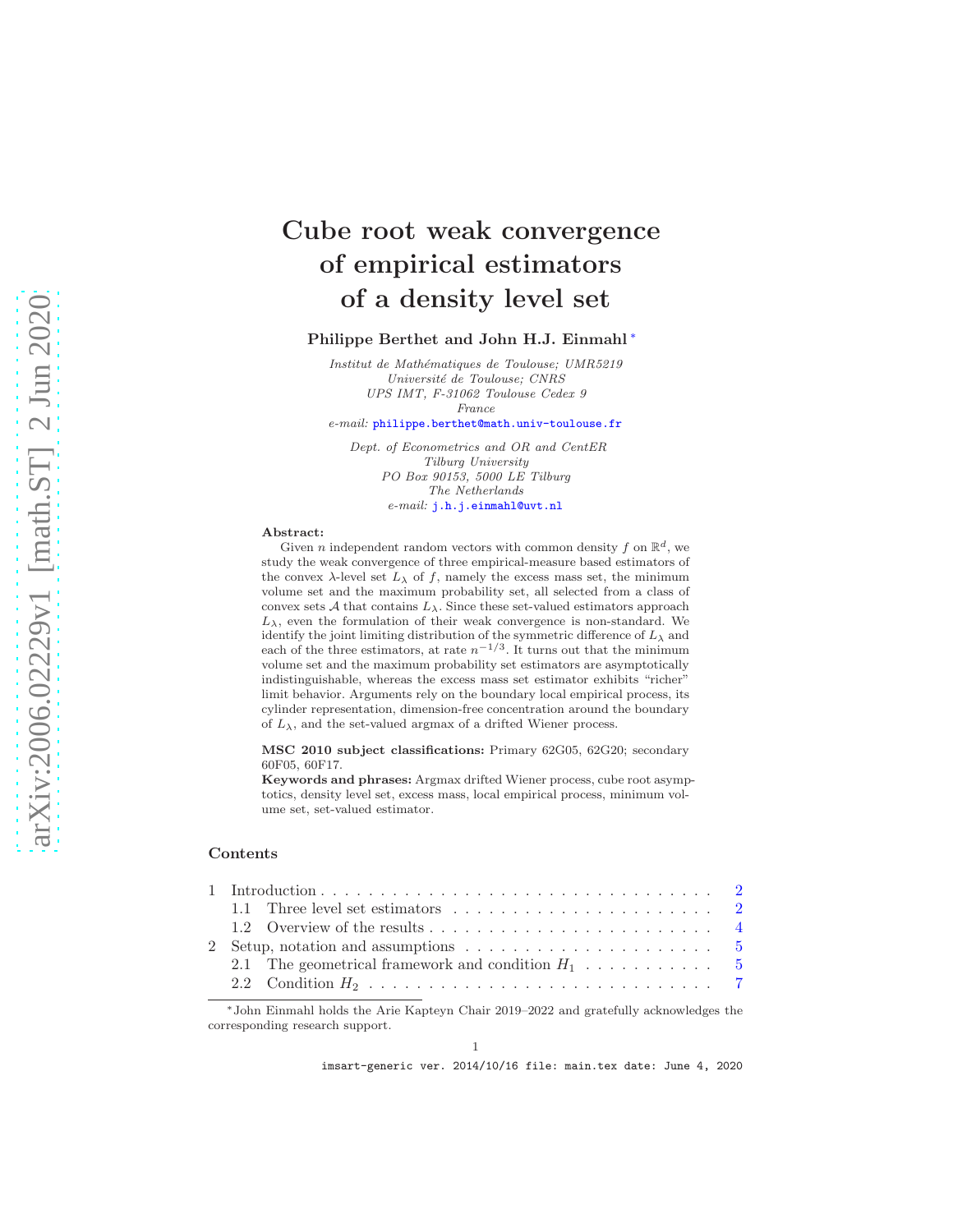|  |     | 3.1 Convergence of the excess mass set estimator $\dots \dots \dots$ 8                       |  |
|--|-----|----------------------------------------------------------------------------------------------|--|
|  |     | 3.2 Convergence of the minimum volume set and the maximum prob-                              |  |
|  |     | ability set estimators $\dots \dots \dots \dots \dots \dots \dots \dots \dots \dots \dots$   |  |
|  |     |                                                                                              |  |
|  |     |                                                                                              |  |
|  |     |                                                                                              |  |
|  | 4.2 |                                                                                              |  |
|  |     |                                                                                              |  |
|  |     |                                                                                              |  |
|  |     | 4.5 Proof of Theorem $3.2 \ldots \ldots \ldots \ldots \ldots \ldots \ldots \ldots \ldots 20$ |  |
|  |     |                                                                                              |  |

#### <span id="page-1-1"></span><span id="page-1-0"></span>1. Introduction

# 1.1. Three level set estimators

Let  $X_1, \ldots, X_n, n \in \mathbb{N}$ , be independent and identically distributed random variables taking values in  $\mathbb{R}^d$ ,  $d \in \mathbb{N}$ , endowed with Lebesgue measure  $\mu$  and Borel sets  $\mathcal{B}(\mathbb{R}^d)$ . Assume that the law P of  $X_1$  is absolutely continuous with respect to  $\mu$  with continuous density f. We intend to establish novel, non-standard weak limit theorems for three set-valued estimators of a convex level set of f, treated as random sets rather than estimated finite-dimensional parameters.

Motivation. Several classical problems in multivariate statistics involve setvalued estimators based on  $X_1, \ldots, X_n$ . For instance, in order to detect areas having high probability P, to localize modes or clusters, to test for multimodality, to find outliers, or to test for goodness-of-fit to a family of distributions. In particular, many approaches and procedures rely on  $\lambda$ -level sets  $L_{\lambda}$  of the density  $f(\lambda > 0)$ . The plug-in method consists of using the corresponding level set of some density estimator. Alternatively, estimators of  $L_{\lambda}$  can be obtained by selecting a set in a class  $\mathcal{A} \subset \mathcal{B}(\mathbb{R}^d)$  according to some optimization criterion applied directly to the empirical measure of  $X_1, \ldots, X_n$ . Here we avoid density estimation and follow the latter approach. Note that maybe the most natural class of sets  $A$  is the class of all closed ellipsoids. We will consider the classical nonparametric M-estimators of  $L_{\lambda}$  based on the following three criteria:

- excess mass,
- minimum volume, and
- maximum probability.

In particular, the first two criteria have been studied in the literature extensively. The third one is also very natural, since it is a kind of inverse of the minimum volume approach.

Seminal papers on the excess mass approach are Müller and Sawitzki [\(1991\)](#page-22-0), [Nolan](#page-22-1) [\(1991](#page-22-1)), [M¨uller](#page-22-2) [\(1992](#page-22-2)), and [Polonik](#page-22-3) [\(1995](#page-22-3)), and pioneering work on the minimum volume approach can be found in [Silverman and Titterington](#page-22-4) [\(1980\)](#page-22-4),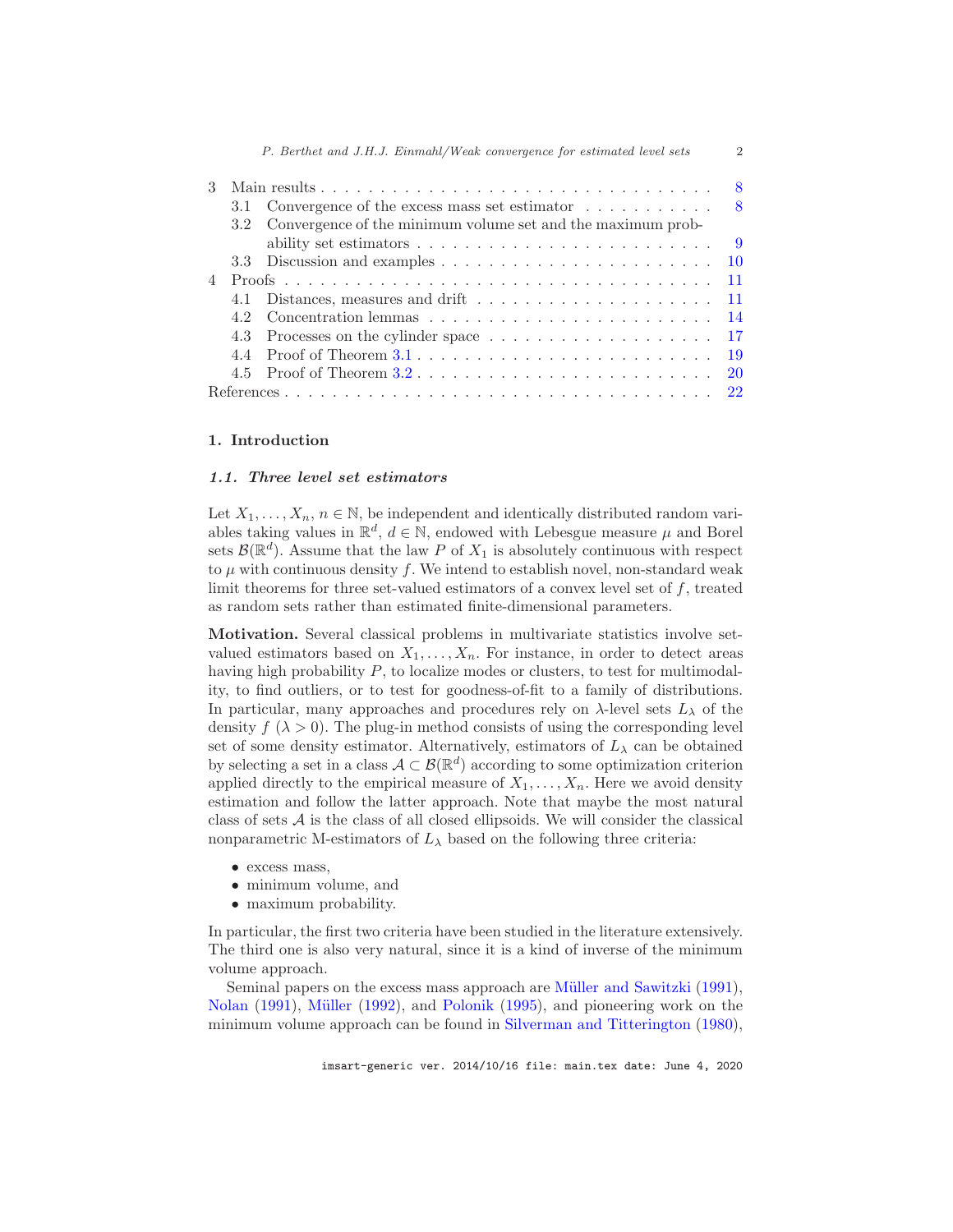[Rousseeuw](#page-22-5) [\(1985\)](#page-22-5), [Davies](#page-22-6) [\(1992](#page-22-6)), and [Polonik](#page-22-7) [\(1997\)](#page-22-7). For the maximum probability approach we refer to [Polonik](#page-22-8) [\(1998](#page-22-8)). For different, early approaches to the estimation of density level sets see [Hartigan](#page-22-9) [\(1987\)](#page-22-9) and [Tsybakov](#page-22-10) [\(1997](#page-22-10)), and for more recent work, see, e.g., [Cadre](#page-21-1) [\(2006\)](#page-21-1), [Cai et al.](#page-21-2) [\(2011](#page-21-2)), and [Chen et al.](#page-21-3) [\(2017\)](#page-21-3). Statistical/machine learning approaches to the aforementioned criteria, include Clémençon et al.  $(2015)$  $(2015)$  and [Scott and Novak](#page-22-11)  $(2006)$  $(2006)$ . As far as asymptotic theory is concerned, the results in the literature regarding empirical estimators of the level sets study rates of convergence towards the true level set for appropriately defined distances. Other types of results consider weak convergence for estimators of the parameters of a parametrically defined level set.

The main goal of this paper is to deal with the weak convergence of the three classical, competing *set-valued estimators* of the level set  $L<sub>\lambda</sub>$  *themselves* and look for their differences or similarities, jointly. Since these estimators approach  $L_{\lambda}$ , even the formulation of weak convergence is non-standard. Our main results are novel central limit theorems for the aforementioned three empirical-measure based estimators of  $L_{\lambda}$ , which reveal their interesting asymptotic behavior as random sets and provide the distribution of their limiting sets, obtained after cube-root-n magnification. The proofs raised various challenges as indicated in Subsection [1.2](#page-3-0) below.

**Target level set.** Fix  $\lambda > 0$  throughout and assume that the level set

$$
L_{\lambda} = \left\{ x \in \mathbb{R}^d : f(x) \ge \lambda \right\}
$$

is a convex body, that is, it is convex, compact, and has non-empty interior, and that  $S_{\lambda} = \{x \in \mathbb{R}^d : f(x) = \lambda\}$  coincides with its boundary:  $S_{\lambda} = \partial L_{\lambda}$ . Note that  $f > \lambda$  on  $L_{\lambda} \setminus S_{\lambda}$  and  $f < \lambda$  on  $\mathbb{R}^d \setminus L_{\lambda}$ . Hence,

$$
e_{\lambda} = p_{\lambda} - \lambda v_{\lambda} > 0
$$
, with  $p_{\lambda} = P(L_{\lambda}) \in (0, 1)$  and  $v_{\lambda} = \mu(L_{\lambda}) \in (0, 1/\lambda)$ .

We denote the Hausdorff surface measure of  $S_\lambda$  by  $s_\lambda$  and have  $s_\lambda \geq c_d v_\lambda^{1-1/d} >$ 0 by the isoperimetric inequality, with  $c_d > 0$ . Let  $\mathcal{A} \subset \mathcal{B}(\mathbb{R}^d)$  be a class of closed, convex sets with  $L_{\lambda} \in \mathcal{A}$ . Then we have

$$
L_{\lambda} = \underset{A \in \mathcal{A}}{\arg \max} \{ P(A) - \lambda \mu(A) \}
$$
  
= 
$$
\underset{A \in \mathcal{A}}{\arg \min} \{ \mu(A) : P(A) \ge p_{\lambda} \}
$$
  
= 
$$
\underset{A \in \mathcal{A}}{\arg \max} \{ P(A) : \mu(A) \le v_{\lambda} \},
$$

and the maximizing/minimizing set is unique. In other words, if  $\lambda$  is known then  $L_\lambda$  maximizes on A the excess mass function  $A \mapsto e_\lambda(A) = P(A) - \lambda \mu(A)$ , if  $p_{\lambda}$  is known then  $L_{\lambda}$  minimizes on  $\{A \in \mathcal{A} : P(A) \geq p_{\lambda}\}\)$  the volume function  $A \mapsto \mu(A)$  and if  $v_\lambda$  is known then  $L_\lambda$  maximizes on  $\{A \in \mathcal{A} : \mu(A) \le v_\lambda\}$  the probability mass function  $A \mapsto P(A)$ .

**Empirical level sets.** Let  $\delta_x$  denote the Dirac measure at x. From the nonparametric viewpoint it is natural to estimate  $P$  with the empirical measure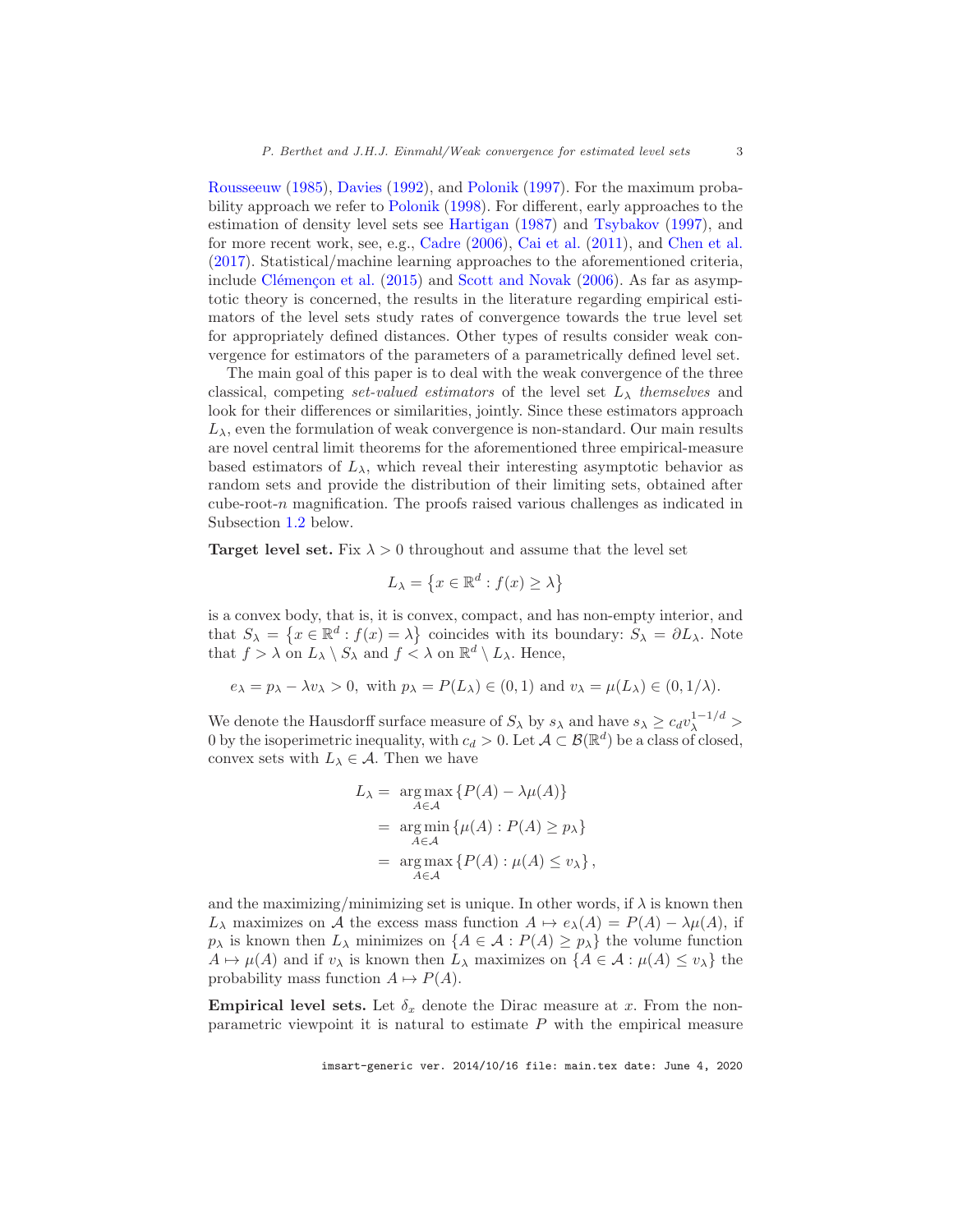$P_n = n^{-1} \sum_{i=1}^n \delta_{X_i}$  in the above argmax and argmin. To motivate a joint study, imagine that three statisticians want to estimate the level set  $L_{\lambda}$  by using the same sample  $X_1, ..., X_n$ . Assume that they all know A and that  $L_\lambda \in \mathcal{A}$ , but that they have their own private, auxiliary information. The first statistician knows the level  $\lambda$  and therefore makes use of the set-valued excess mass estimator

<span id="page-3-1"></span>
$$
L_{1,n} \in \underset{A \in \mathcal{A}}{\arg \max} \left\{ P_n(A) - \lambda \mu(A) \right\}. \tag{1.1}
$$

The second one knows  $p_{\lambda}$  and then makes use of the minimum volume estimator

<span id="page-3-2"></span>
$$
L_{2,n} \in \underset{A \in \mathcal{A}}{\text{arg min}} \left\{ \mu(A) : P_n(A) \ge p_\lambda \right\}. \tag{1.2}
$$

The third statistician knows  $v_{\lambda}$  and thus makes use of the maximum probability estimator

<span id="page-3-3"></span>
$$
L_{3,n} \in \underset{A \in \mathcal{A}}{\arg \max} \left\{ P_n(A) : \mu(A) \le v_\lambda \right\}.
$$
 (1.3)

We assume that P and A are such that almost surely an  $L_{1,n}$  and an  $L_{2,n}$  exist and that  $P_n(L_{2,n}) = \lceil np_\lambda \rceil/n$ . Since  $P_n$  takes at most  $n+1$  values, an  $L_{3,n}$  always exists. If  $L_{j,n}$ ,  $j = 1, 2, 3$ , are not unique, just choose any maximizer/minimizer. It will be shown that the choice does not matter since they are indistinguishable asymptotically.

#### <span id="page-3-0"></span>1.2. Overview of the results

What can be put forward before introducing more precisely our geometrical and probabilistic framework is as follows.

Convergence of random sets. In order to compare the performance of the empirical sets  $L_{i,n}$  we study the joint limiting behavior of  $L_{i,n} \Delta L_{\lambda}, j = 1, 2, 3$ , where  $L \Delta L' = (L \cup L') \setminus (L \cap L')$  denotes the symmetric difference. The ensuing non-classical asymptotics for these set-valued estimators goes beyond the usual statistical risk approach which only provides rates for the random variables  $P(L_{j,n} \Delta L_\lambda)$  or  $\mu(L_{j,n} \Delta L_\lambda)$ , for  $j = 1, 2, 3$ . Instead we address the question of the weak convergence of the random sets  $L_{i,n} \Delta L_{\lambda}$  themselves. We then have to design an appropriate setting allowing to state central limit theorems for random sets, that is, for sets properly centered and then magnified at a diverging scale. Our joint limit results reveal, when magnifying with  $n^{1/3}$ , how the three empirical sets  $L_{j,n}$  asymptotically differ or coincide. In particular we find that  $L_{2,n}$  and  $L_{3,n}$  are asymptotically indistinguishable. Note that in the literature these limit theorems have been considered for dimension one only, where the sets are intervals which can be represented by two numbers, like in the estimation of the shorth. Hence those central limit theorems can be stated in the usual way, see, e.g., [Kim and Pollard](#page-22-12) [\(1990\)](#page-22-12).

A local empirical process approach. In order to analyze how the estimators  $L_{j,n}$  oscillate around  $L_{\lambda}$  we first show that they concentrate at rate  $n^{-1/3}$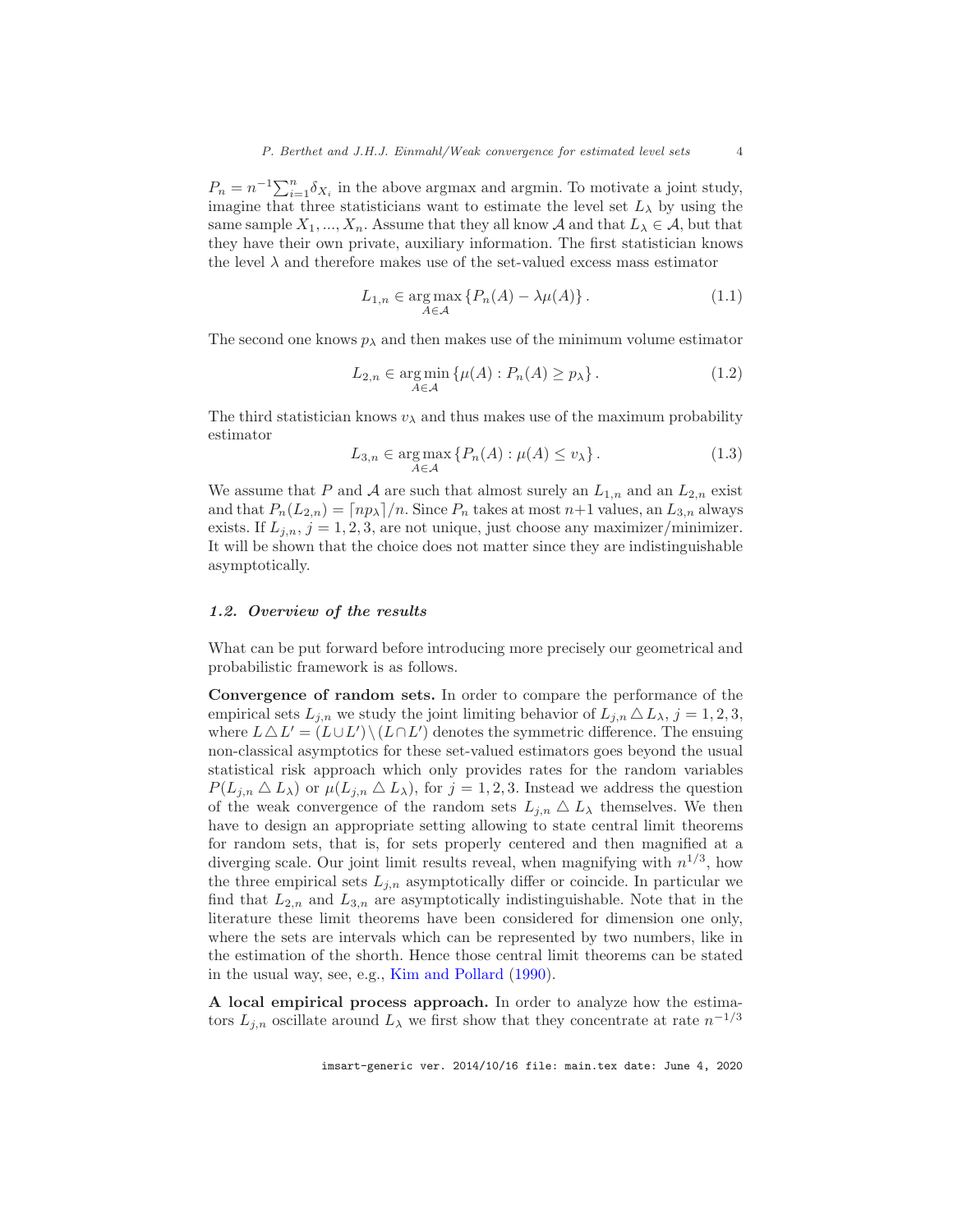under regularity conditions that are satisfied in most of the natural settings. Then we use an appropriate boundary empirical process, see [Khmaladze](#page-22-13) [\(2007\)](#page-22-13), [Khmaladze and Weil](#page-22-14) [\(2008](#page-22-14)), and [Einmahl and Khmaladze](#page-22-15) [\(2011](#page-22-15)) and study its weak convergence on a "cylinder space" associated with the boundary  $S_{\lambda}$  of  $L_{\lambda}$ . The relevant sets of A have to be close to  $L_{\lambda}$  in Hausdorff distance at scale  $n^{-1/3}$ . Interestingly, the local nature of the convergence makes both the rate dimension-free and the Wiener process, appearing in the limit, distribution-free.

Organization. Section 2 is devoted to the setup of the paper, including the relevant definitions, notation, and assumptions. In Section 3 we present and discuss the main results and provide a few explicit, illuminating examples. The proofs are deferred to Section 4.

#### <span id="page-4-1"></span><span id="page-4-0"></span>2. Setup, notation and assumptions

#### 2.1. The geometrical framework and condition  $H_1$

In order to define the appropriate limit setting the following notation and definitions are needed.

The magnification map  $\tau_{\varepsilon}$ . Let  $||x||$  denote the Euclidean norm of  $x \in \mathbb{R}^d$ and  $U = \{u : ||u|| = 1\}$  the unit sphere. Since  $L_{\lambda}$  is a convex body, the metric projection  $\Pi(x) \in S_\lambda$  of  $x \in \mathbb{R}^d$  on  $S_\lambda = \partial L_\lambda$  is unique except for so-called skeleton points  $x \in L^*_{\lambda} \subset L_{\lambda}$  with  $\mu(L^*_{\lambda}) = 0$ . A unit vector  $u \in U$  is called an outer normal of  $L_\lambda$  at  $\pi \in S_\lambda$  if there is some  $x \in \mathbb{R}^d \setminus L_\lambda$  such that  $\pi = \Pi(x)$ and  $u = (x - \Pi(x))/||x - \Pi(x)||$ . At each  $\pi \in S_\lambda$ , we denote the non-empty set of outer normals by  $N(\pi)$  and write  $S^*_{\lambda} = {\pi \in S_{\lambda} : card(N(\pi)) > 1}.$  Note that  $\mu(S_{\lambda}) = 0$  and hence  $\mu(S_{\lambda}^{*}) = 0$ . The normal bundle of  $L_{\lambda}$  is

$$
Nor(L_{\lambda}) = \{ (\pi, u) : \pi \in S_{\lambda}, u \in N(\pi) \}.
$$

As in [Khmaladze](#page-22-13) [\(2007\)](#page-22-13) and [Einmahl and Khmaladze](#page-22-15) [\(2011\)](#page-22-15) define the magnification map  $\tau_{\varepsilon}$  at magnitude  $\varepsilon > 0$  to be

$$
\tau_{\varepsilon}(x) = \left(\Pi(x), u(x), \frac{s(x)}{\varepsilon}\right) \in Nor(L_{\lambda}) \times \mathbb{R}, \quad \text{for } x \in \mathbb{R}^d \setminus (L_{\lambda}^* \cup S_{\lambda}^*), \quad (2.1)
$$

where  $x = \Pi(x) + s(x)u(x)$ , with  $s(x) = \text{sgn}(x - \Pi(x))||x - \Pi(x)||$  the signed distance between x and  $\Pi(x)$ .

The cylinder space. Define  $\Sigma = Nor(L_{\lambda}) \times \mathbb{R}$ . Let  $\nu_{d-1}$  denote both the Hausdorff surface measure on  $S_{\lambda}$  (putting no mass at  $S_{\lambda}^{*}$ ) and its canonical extension to  $Nor(L_\lambda)$  supported by the product Borel  $\sigma$ -algebra  $\mathcal{G}_{d-1}$  on  $S_\lambda \times U$ . Thus,  $\nu_{d-1}$  on  $Nor(L_{\lambda})$  is the so-called first support measure, and we have  $0 < s_{\lambda} = \nu_{d-1}(S_{\lambda}) = \nu_{d-1}(Nor(L_{\lambda})) < \infty$ . Let  $\mu_1$  be Lebesgue measure on R. The cylinder space  $(\Sigma, \mathcal{F}, M, d)$  is defined to be  $\Sigma$  endowed with the product Borel  $\sigma$ -algebra  $\mathcal{F} = \mathcal{G}_{d-1} \times \mathcal{B}(\mathbb{R})$ , the  $\sigma$ -finite product measure M and the semi-metric d given by

<span id="page-4-2"></span>
$$
M = \nu_{d-1} \times \mu_1, \quad d(B, B') = (M(B \triangle B'))^{1/2}, \quad \text{for } B, B' \in \mathcal{F}.
$$
 (2.2)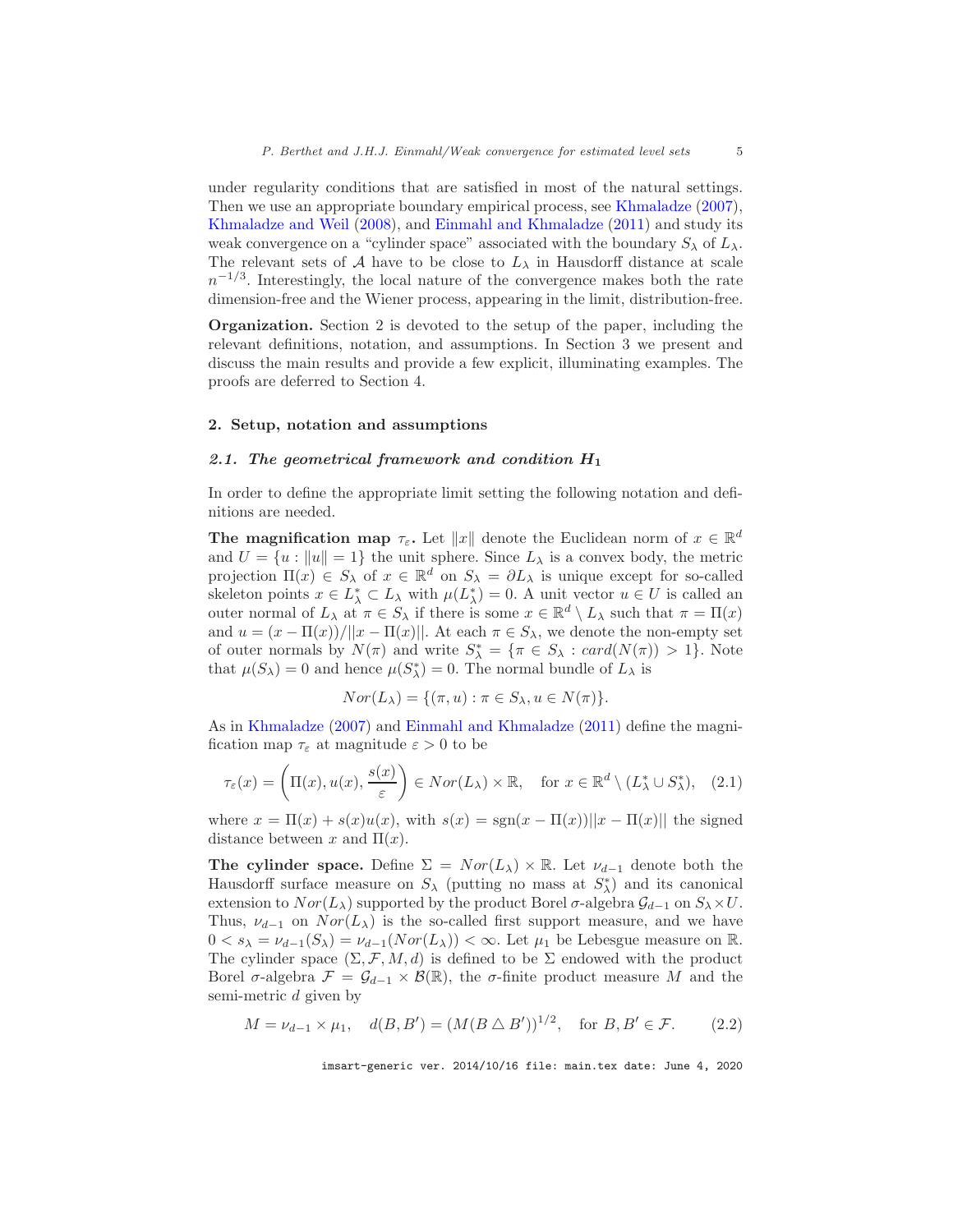For  $c > 0$  denote  $\Sigma_c = Nor(L_\lambda) \times [-c, c]$  and  $\mathcal{F}_c = \{B \in \mathcal{F} : B \subset \Sigma_c\}.$ 

The sufficiently parallel sets  $A^{\varepsilon}$ . Given  $\varepsilon > 0$  the  $\varepsilon$ -parallel set of  $S_{\lambda}$  is defined by  $S^{\varepsilon}_{\lambda} = \{x : ||x - \Pi(x)|| \leq \varepsilon\}$  and we consider the sets in A that are "sufficiently parallel" to  $L_{\lambda}$ ,

<span id="page-5-1"></span>
$$
\mathcal{A}^{\varepsilon} = \{ A \in \mathcal{A} : A \bigtriangleup L_{\lambda} \subset S_{\lambda}^{\varepsilon} \}, \quad \mathcal{C}^{\varepsilon} = \{ A \bigtriangleup L_{\lambda} : A \in \mathcal{A}^{\varepsilon} \}.
$$
 (2.3)

Define the set-to-set mapping

$$
\tau_{\varepsilon}(C) = \{\tau_{\varepsilon}(x) : x \in C \setminus (L^*_{\lambda} \cup S^*_{\lambda})\}, \quad C \in \mathcal{B}(\mathbb{R}^d),
$$

and the inverse  $\tau_{\varepsilon}^{-1}(B) = \{x \in \mathbb{R}^d : \tau_{\varepsilon}(x) \in B\}$ , for  $B \in \mathcal{F}$ . Note that  $\tau_{\varepsilon}^{-1}(\tau_{\varepsilon}(C)) = C \setminus (L^*_{\lambda} \cup S^*_{\lambda}).$  For  $B \in \mathcal{F}$ , define  $\varphi_{\varepsilon}(B)$  to be the closure of  $\tau_{\varepsilon}^{-1}(B) \bigtriangleup (L_{\lambda} \setminus (L_{\lambda}^* \cup S_{\lambda}^*)).$  For  $A \in \mathcal{A}$ , we then have  $\varphi_{\varepsilon}(\tau_{\varepsilon}(A \bigtriangleup L_{\lambda})) = A$ .

**The limiting class B.** We need to magnify with  $\varepsilon = n^{-1/3}$ . Define for  $c > 0$ 

<span id="page-5-2"></span>
$$
\mathcal{B}_{c,n} = \tau_{n^{-1/3}}(\mathcal{C}^{cn^{-1/3}}) = {\tau_{n^{-1/3}}(A \bigtriangleup L_{\lambda}): A \in \mathcal{A}^{cn^{-1/3}}}
$$
(2.4)

and  $\mathcal{B} = \bigcup_{c>0} \mathcal{B}_c$  where

$$
\mathcal{B}_c = \left\{ B \in \mathcal{F}_c : \text{for some } B_n \in \mathcal{B}_{c,n}, \lim_{n \to \infty} d(B, B_n) = 0 \right\}. \tag{2.5}
$$

Since  $L_{\lambda} \in \mathcal{A}^{cn^{-1/3}}$  we have  $\mathcal{B} \neq \emptyset$ . In the language of [Khmaladze](#page-22-13) [\(2007\)](#page-22-13) each  $B \in \mathcal{B}_c$  is a derivative at 0 of the set-valued function  $\varepsilon \mapsto \tau_{\varepsilon}(\mathcal{A}^{c\varepsilon})$  along the sequence  $\varepsilon = n^{-1/3}$ . Such limits are not uniquely determined. Actually the limit "set"  $B$  is an equivalence class of sets having d-distance equal to 0. Out of every equivalence class, we choose (only) one limit set  $B \in \mathcal{F}_c$ . This makes d a metric on  $\mathcal{B}_c$  and on  $\mathcal{B}_c$ . (The choices of the limit set matter. In applications we choose B's such that the assumptions of our theorems are satisfied.) Let us further assume that, for any  $c > 0$ ,  $(\mathcal{B}_c, d)$  is compact and

<span id="page-5-0"></span>
$$
\lim_{n \to \infty} \sup_{B_n \in \mathcal{B}_{c,n}} \inf_{B \in \mathcal{B}_c} d(B_n, B) = 0.
$$
\n(2.6)

**Donsker classes.** Define  $d_n(A, A') = (n^{1/3} P(A \triangle A'))^{1/2}$ . For  $c > 0$ , let  $[A]_{c,n}$ and  $[\mathcal{B}]_{c,n}$  be the usual bracketing numbers w.r.t.  $d_n$  of  $\mathcal{C}^{cn^{-1/3}}$  and  $\{\tau_{n^{-1/3}}^{-1}(B)$ :  $B \in \mathcal{B}_c$ , respectively; see [Einmahl and Khmaladze](#page-22-15) [\(2011](#page-22-15)). We assume either that for any  $c > 0$  we have

<span id="page-5-3"></span>
$$
\lim_{\delta \downarrow 0} \limsup_{n \to \infty} \int_0^\delta \sqrt{\log \left[ A \right]_{c,n} (\varepsilon)} d\varepsilon = 0,
$$
\n(2.7)

$$
n^{1/2} \sup_{A \in \mathcal{A}} |P_n(A) - P(A)| = O_{\mathbb{P}}(1), \quad n \to \infty,
$$
 (2.8)

$$
\lim_{\delta \downarrow 0} \limsup_{n \to \infty} \int_0^\delta \sqrt{\log [\mathcal{B}]_{c,n}(\varepsilon)} d\varepsilon = 0,
$$
\n(2.9)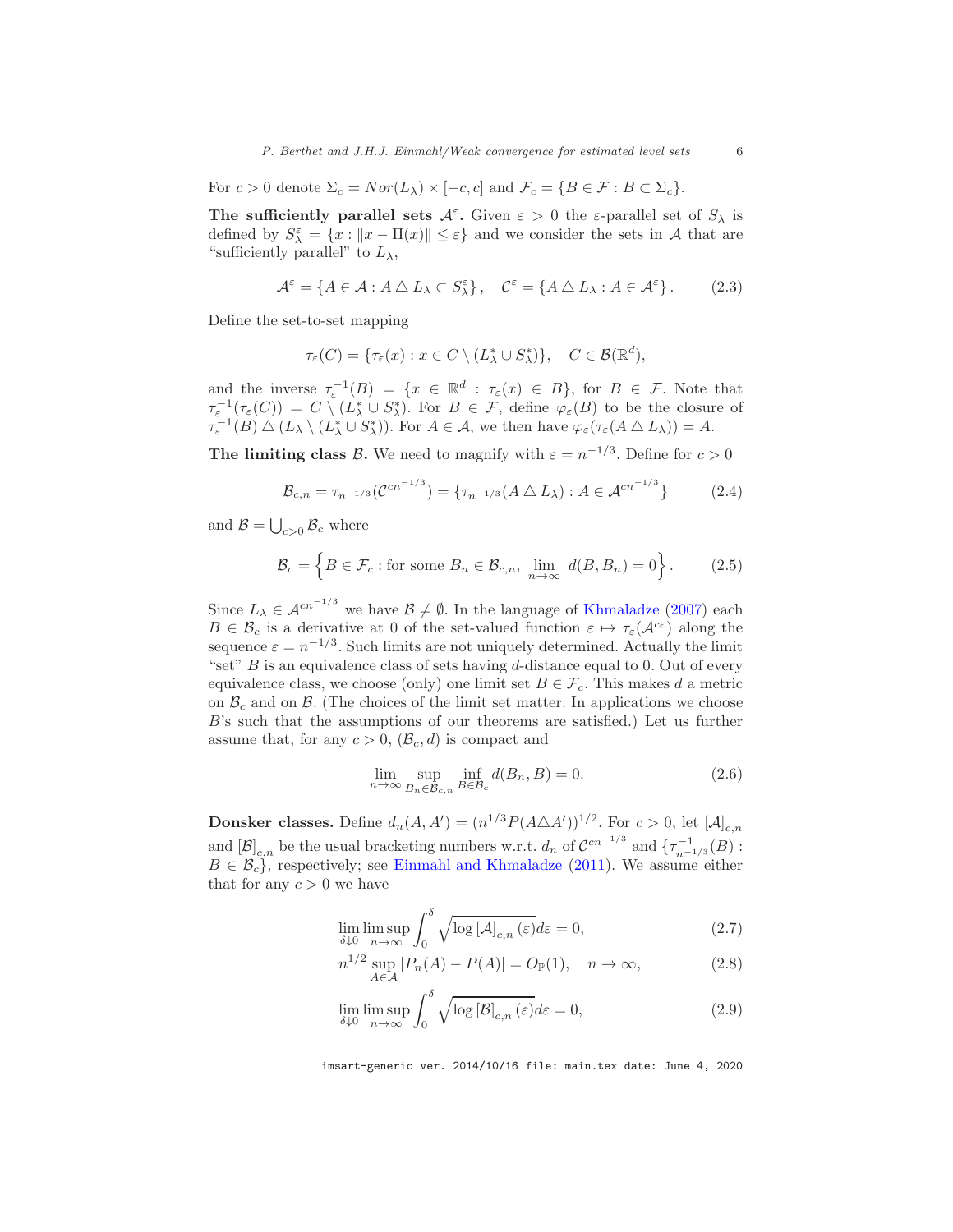or that

$$
\mathcal{A} \text{ and } \mathcal{B} \text{ are Vapnik-Chervonenkis (VC) classes.} \tag{2.10}
$$

We also assume that  $A$  and  $B$  are pointwise measurable.

Nested class. Assume that for all  $r > 0$ , all  $A \in \mathcal{A}$  there exists  $A_r \in \mathcal{A}$  such that

<span id="page-6-1"></span>
$$
A \subset A_r, \quad \mu(A_r) = \mu(A) + r. \tag{2.11}
$$

Let us denote by  $H_1$  the conditions in Subsection [2.1,](#page-4-1) in particular compactness of  $(\mathcal{B}_c, d)$ ,  $(2.6)$ , "Donsker classes", and  $(2.11)$ .

#### <span id="page-6-0"></span>2.2. Condition H<sup>2</sup>

We will need conditions on the behavior of f near  $S_{\lambda}$ . Let  $H_2$  denote the conditions  $(2.12)$  $(2.12)$ – $(2.16)$  $(2.16)$  below.

Define the Hausdorff distance for the Euclidean norm on  $\mathbb{R}^d$  as

$$
d_H(A, A') = \max \left( \sup_{x \in A} \inf_{x' \in A'} ||x - x'||, \sup_{x' \in A'} \inf_{x \in A} ||x - x'|| \right), \text{ for } A, A' \subset \mathbb{R}^d.
$$

Excess risk of excess mass. Consider the excess risk of excess mass

$$
e_{\lambda} - e_{\lambda}(A) = P(L_{\lambda}) - P(A) - \lambda(\mu(L_{\lambda}) - \mu(A)) = \int_{L_{\lambda} \triangle A} |f(x) - \lambda| d\mu(x).
$$

We require that for all  $\delta > 0$ ,

<span id="page-6-3"></span><span id="page-6-2"></span>
$$
\inf_{A \in \mathcal{A}: d_H(L_\lambda, A) \ge \delta} \int_{L_\lambda \triangle A} |f(x) - \lambda| d\mu(x) > 0.
$$
 (2.12)

The quadratic drift measure D. We assume that for some second-order derivatives  $f'_{+} \geq 0$  and  $f'_{-} \geq 0$  defined on  $S_{\lambda}$  we have

$$
\lim_{\varepsilon \downarrow 0} \frac{1}{\varepsilon^2} \int_{S_\lambda^{\varepsilon} \setminus L_\lambda} \left| f(x) - \lambda + s(x) f'_{+}(\Pi(x)) \right| d\mu(x) = 0,
$$
\n(2.13)

$$
\lim_{\varepsilon \downarrow 0} \frac{1}{\varepsilon^2} \int_{S_\lambda^\varepsilon \cap L_\lambda} \left| f(x) - \lambda + s(x) f'_{-}(\Pi(x)) \right| d\mu(x) = 0. \tag{2.14}
$$

If f is differentiable at  $\pi \in S_\lambda \setminus S_\lambda^*$  then  $f'_+(\pi) = f'_-(\pi)$ . Let us define on  $(\Sigma, M)$ the quadratic drift measure  $D$  having density with respect to  $M$  given by

<span id="page-6-4"></span>
$$
\frac{dD}{dM}(\pi, u, s) = sf'_+(\pi)1_{s>0} - sf'_-(\pi)1_{s\leq 0}.
$$

Local excess risk of excess mass. Write  $g(\pi) = \min(f'_{+}(\pi), f'_{-}(\pi))$  for  $\pi \in S_\lambda$ . Let assume that for some  $\varepsilon_0 > 0$ ,  $\eta_0 > 0$  and all  $A \in \mathcal{A}$  such that  $d_H(L_\lambda, A) \leq \varepsilon_0$ , we have

<span id="page-6-5"></span>
$$
\int_{L_{\lambda}\triangle A} |s(x)|g(\Pi(x))d\mu(x) \ge \eta_0 d_H^2(L_{\lambda}, A). \tag{2.15}
$$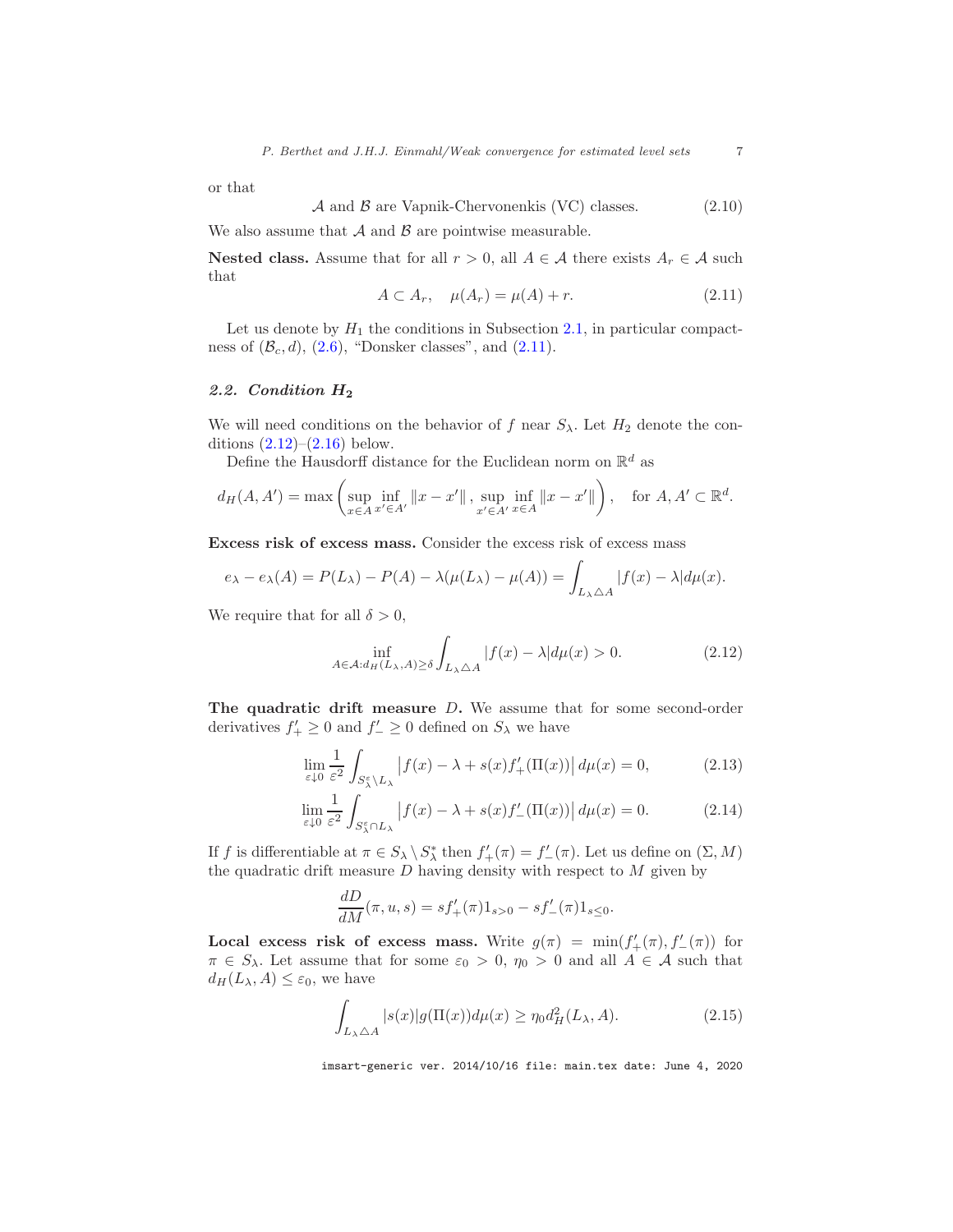Similarly we require that for all  $B \in \mathcal{B}$ 

<span id="page-7-3"></span>
$$
D(B) \ge \eta_0 c^2(B),\tag{2.16}
$$

where  $c(B) = \inf\{c > 0 : B \in \mathcal{B}_c\}.$ 

### <span id="page-7-1"></span><span id="page-7-0"></span>3. Main results

#### 3.1. Convergence of the excess mass set estimator

Since  $(\Sigma, M)$  is  $\sigma$ -finite and  $(\mathcal{B}, d)$  is  $\sigma$ -compact we can define a Wiener process W indexed by  $\beta$ , that is a centered Gaussian process with covariance

$$
Cov(W(B), W(B')) = M(B \cap B'), \text{ for } B, B' \in \mathcal{B}.
$$

The intrinsic, standard deviation metric of W on B is defined to be  $(Var(W(B)–$  $W(B')$ <sup>1/2</sup> =  $d(B, B')$ . The relevant limiting random set is

<span id="page-7-5"></span>
$$
Z(\mathcal{B}) = \underset{B \in \mathcal{B}}{\arg \max} \left\{ \sqrt{\lambda} W(B) - D(B) \right\}.
$$
 (3.1)

This quantity has been studied in the univariate case where the sets reduce to numbers, see [Groeneboom](#page-22-16) [\(1985\)](#page-22-16), [Dykstra and Carolan](#page-22-17) [\(1999](#page-22-17)), and [Berthet and El-Nouty](#page-21-5) [\(2006\)](#page-21-5). Observe that  $\mathbb{E}W^2(B) \leq 2s_{\lambda}c$  for  $B \in \mathcal{B}_c$ . We assume that for some  $\eta_1 > 0,$ 

<span id="page-7-4"></span>
$$
\mathbb{E}\left(\max_{B\in\mathcal{B}_c} W^2(B)\right) < \eta_1 c, \quad \text{for all } c > 0. \tag{3.2}
$$

<span id="page-7-6"></span>Proposition 3.1. *Assume that* H1*,* H2*, and [\(3.2\)](#page-7-4) hold. With probability one, the random set*  $Z(\mathcal{B})$  *of*  $(3.1)$  *exists and is unique.* 

We are now ready to state our non-standard weak convergence result for the sequence of random sets  $L_{1,n}$  in  $(1.1)$ .

<span id="page-7-2"></span>Theorem 3.1. *Assume that* H1*,* H2*, and [\(3.2\)](#page-7-4) hold. Then on some probability* space there exists a triangular array  $X_{n,1}, \ldots, X_{n,n}$ ,  $n \in \mathbb{N}$ , of rowwise inde*pendent random vectors with law* P *on*  $\mathbb{R}^d$  together with a sequence  $Z_n(\mathcal{B})$  of *versions of*  $Z(\mathcal{B})$  *such that for every argmax*  $L_{1,n}$  *of*  $(1.1)$ *, as*  $n \to \infty$ *,* 

$$
M\left(\tau_{n^{-1/3}}(L_{1,n} \triangle L_{\lambda}) \triangle Z_n(\mathcal{B})\right) \stackrel{\mathbb{P}}{\to} 0,
$$
  
\n
$$
n^{1/3} \mu\left(L_{1,n} \triangle \varphi_{n^{-1/3}}(Z_n(\mathcal{B}))\right) \stackrel{\mathbb{P}}{\to} 0,
$$
  
\n
$$
n^{1/3} P\left(L_{1,n} \triangle \varphi_{n^{-1/3}}(Z_n(\mathcal{B}))\right) \stackrel{\mathbb{P}}{\to} 0.
$$

Theorem [3.1](#page-7-2) states that, at the scale  $n^{-1/3}$ , the symmetric difference between the empirical excess mass set and  $L_{\lambda}$  has as a limiting distribution that of the argmax of a drifted Wiener process, as defined in [\(3.1\)](#page-7-5).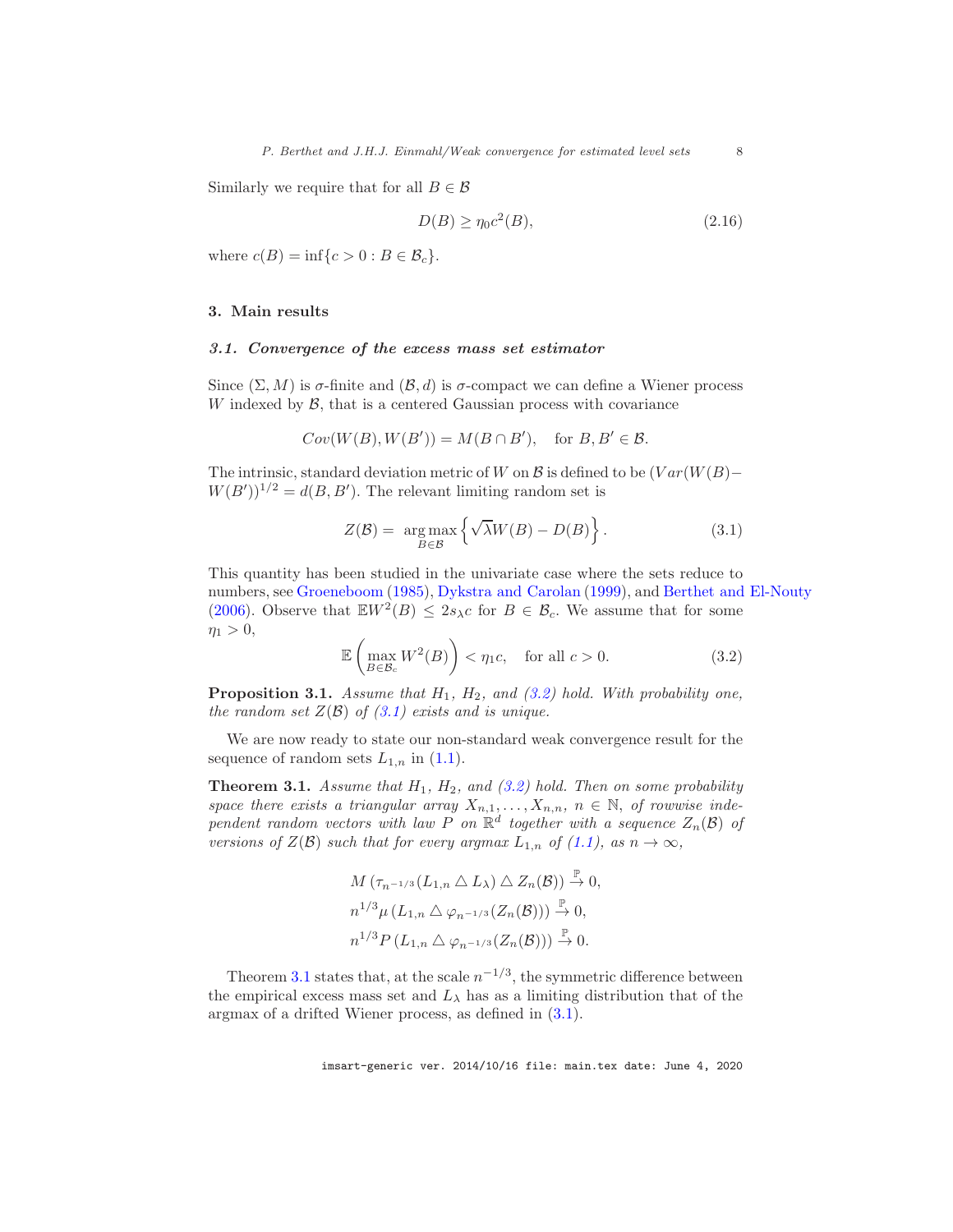# <span id="page-8-0"></span>3.2. Convergence of the minimum volume set and the maximum probability set estimators

For the second main result about  $L_{2,n}$  and  $L_{3,n}$  we need some more notation and assumptions.

The limiting class  $\mathcal{B}^*$ . Write  $B^+ = B \cap (Nor(L_\lambda) \times \mathbb{R}^+)$  and  $B_- = B \setminus B^+$ , for  $B \in \mathcal{F}$ . Now define

$$
\mathcal{B}^* = \{ B \in \mathcal{B} : M(B^+) = M(B^-) \}, \quad \mathcal{B}_c^* = \mathcal{B}^* \cap \mathcal{B}_c.
$$

Note that  $(\mathcal{B}_{c}^{*}, d)$  is also compact. By replacing  $\mathcal{A}$  in  $(2.3)$ – $(2.4)$  with

$$
\mathcal{A}_v = \{ A \in \mathcal{A} : \mu(A) = v_\lambda \}, \quad \mathcal{A}_p = \{ A \in \mathcal{A} : P(A) = p_\lambda \}, \tag{3.3}
$$

respectively, we define in the same way the classes  $\mathcal{A}_{v}^{\varepsilon}$ ,  $\mathcal{C}_{v}^{\varepsilon}$ ,  $\mathcal{A}_{p}^{\varepsilon}$ ,  $\mathcal{C}_{p}^{\varepsilon}$  and  $\mathcal{B}_{c,n}^{v}$ ,  $\mathcal{B}_{c,n}^{p}$ . We assume

<span id="page-8-2"></span>
$$
\lim_{n \to \infty} \sup_{B \in \mathcal{B}^*_{c}} \inf_{B_n \in \mathcal{B}^v_{c,n}} d(B, B_n) = 0,
$$
\n(3.4)

<span id="page-8-6"></span>
$$
\lim_{n \to \infty} \sup_{B \in \mathcal{B}_c^*} \inf_{B_n \in \mathcal{B}_{c,n}^p} d(B, B_n) = 0.
$$
\n(3.5)

Consider the Wiener process  $W$  indexed by  $\mathcal{B}^*$  and define

$$
Z(\mathcal{B}^*) = \underset{B \in \mathcal{B}^*}{\arg \max} \left\{ \sqrt{\lambda} W(B) - D(B) \right\}.
$$

As in Proposition [3.1,](#page-7-6) under  $H_1$ ,  $H_2$  and [\(3.2\)](#page-7-4), with probability one  $Z(\mathcal{B}^*)$  exists and is unique.

In order to control the minimum volume set estimator we need the following two conditions. The class  $A$  contains a "univariate" subset

<span id="page-8-4"></span>
$$
\mathcal{A}_l = \{ A_s \in \mathcal{A} : s \in (-p_\lambda, 1 - p_\lambda), P(A_s) = p_\lambda + s \}
$$
(3.6)

with the properties that  $A_s \subset A_{s'}$  for  $s < s'$ ,  $A_0 = L_\lambda$ , and for some  $s_0 > 0, \zeta >$ 0 and for all  $-s_0 \leq s \leq s_0$ :

<span id="page-8-5"></span>
$$
e_{\lambda} - e_{\lambda}(A_s) \le \zeta s^2. \tag{3.7}
$$

For every  $c > 0$ , we have as  $n \to \infty$ ,

<span id="page-8-3"></span>
$$
\sup_{A \in \mathcal{A}^{cn^{-1/3}}, P(A) = p_{\lambda}} \inf_{\tilde{A} \in \mathcal{A}^{cn^{-1/3}}, P_n(\tilde{A}) = \lceil np_{\lambda} \rceil/n} d(\tau_{\varepsilon}(A), \tau_{\varepsilon}(\tilde{A})) \xrightarrow{\mathbb{P}} 0.
$$
 (3.8)

<span id="page-8-1"></span>Theorem 3.2. *Assume that* H1*,* H2*, [\(3.2\)](#page-7-4), [\(3.4\)](#page-8-2) - [\(3.8\)](#page-8-3) hold. Then on some probability space there exists a triangular array*  $X_{n,1}, \ldots, X_{n,n}$ ,  $n \in \mathbb{N}$ , *of row* $wise$  independent random vectors with law  $P$  on  $\mathbb{R}^d$  together with a sequence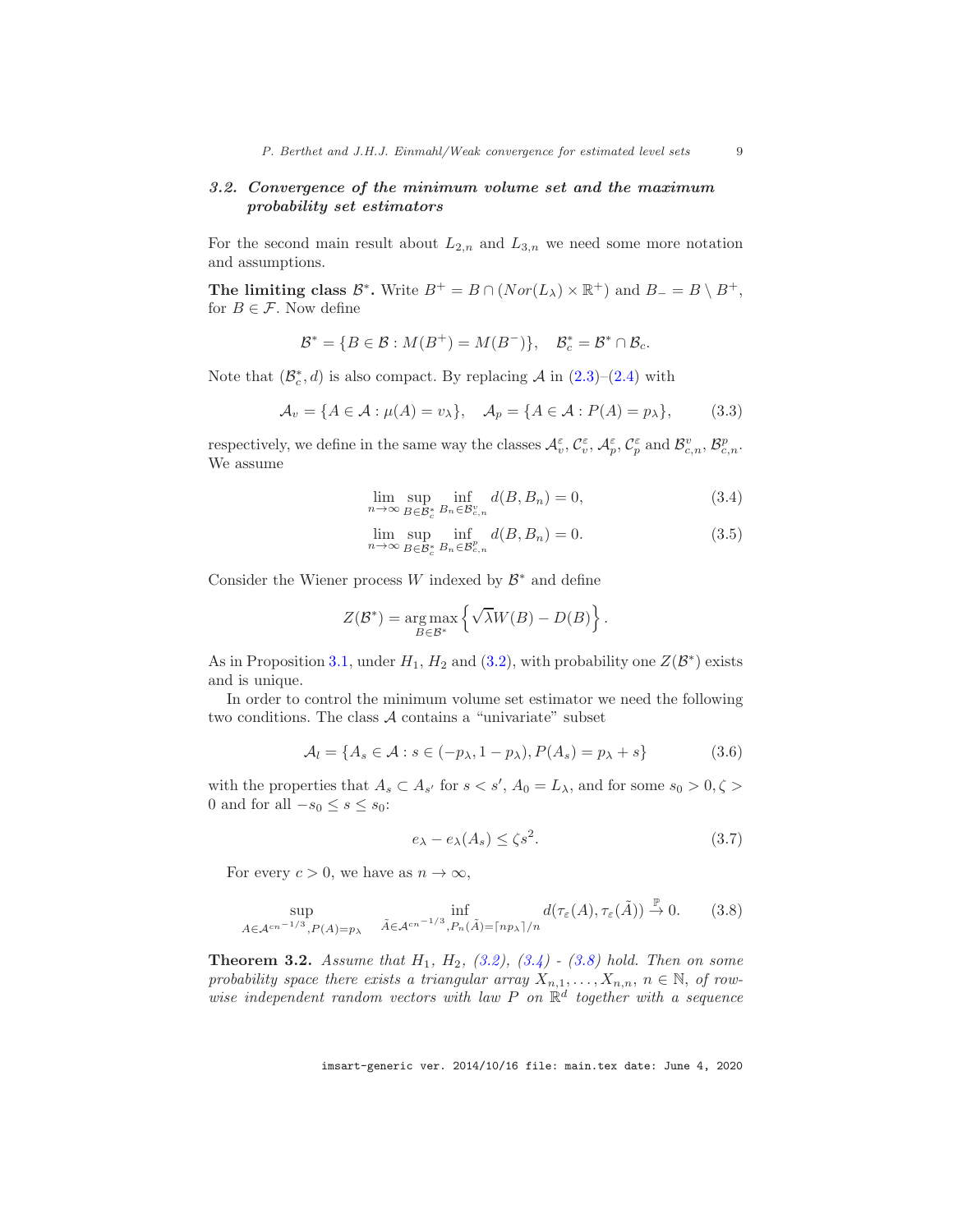$Z_n(\mathcal{B}^*)$  *of versions of*  $Z(\mathcal{B}^*)$  *such that every argmin*  $L_{2,n}$  *of*  $(1.2)$  *and every argmax*  $L_{3,n}$  *of* [\(1.3\)](#page-3-3) *satisfy, for*  $j = 2, 3$ *, as*  $n \to \infty$ *,* 

$$
M\left(\tau_{n^{-1/3}}(L_{j,n} \triangle L_{\lambda}) \triangle Z_n(\mathcal{B}^*)\right) \stackrel{\mathbb{P}}{\rightarrow} 0,
$$
  
\n
$$
n^{1/3} \mu\left(L_{j,n} \triangle \varphi_{n^{-1/3}}(Z_n(\mathcal{B}^*))\right) \stackrel{\mathbb{P}}{\rightarrow} 0,
$$
  
\n
$$
n^{1/3} P\left(L_{j,n} \triangle \varphi_{n^{-1/3}}(Z_n(\mathcal{B}^*))\right) \stackrel{\mathbb{P}}{\rightarrow} 0.
$$

Comparing Theorems [3.1](#page-7-2) and [3.2](#page-8-1) we see that the limiting behavior of  $L_{2,n}$ and  $L_{3,n}$  is substantially "less rich" than that of  $L_{1,n}$ . The symmetry of the sets in  $\mathcal{B}^*$  shows that for  $j = 2, 3$  the inner and outer differences  $L_{j,n} \setminus L_\lambda$  and  $L_{\lambda} \setminus L_{j,n}$  tend to compensate. Theorems [3.1](#page-7-2) and [3.2](#page-8-1) could be stated jointly since they can indeed be proved with the same sequence of underlying Wiener processes  $W_n$ . It is beyond the scope of this paper to study  $Z(\mathcal{B})$  and  $Z(\mathcal{B}^*)$  in more detail, to see which argmax is "closer" to, say,  $\Sigma_0$  (corresponding to  $L_\lambda$ ), that is, which estimator performs better. However, a small simulation study for one-dimensional data shows that in that case  $L_{2,n}$  and  $L_{3,n}$  asymptotically outperform  $L_{1,n}$ .

From the proof of Theorem [3.2](#page-8-1) it follows that the sequence of versions  $Z_n(\mathcal{B}^*)$ can be chosen the same for  $L_{2,n}$  and  $L_{3,n}$ . Hence, we obtain, as stated in the next result, that  $L_{2,n}$  and  $L_{3,n}$  are asymptotically equivalent.

**Corollary 3.1.** *Under the assumption of Theorem [3.2,](#page-8-1) as*  $n \to \infty$ *,* 

$$
M(\tau_{n^{-1/3}}(L_{2,n} \triangle L_{3,n})) \xrightarrow{\mathbb{P}} 0,
$$
  
\n
$$
n^{1/3} \mu (L_{2,n} \triangle L_{3,n}) \xrightarrow{\mathbb{P}} 0,
$$
  
\n
$$
n^{1/3} P (L_{2,n} \triangle L_{3,n}) \xrightarrow{\mathbb{P}} 0.
$$

#### <span id="page-9-0"></span>3.3. Discussion and examples

The conditions on the class  $A$  are such that natural classes, like in particular the class of all closed ellipsoids, are included. If the class is "small", e.g., by allowing not all or only a few positive values for  $\mu(A)$  or for  $P(A)$  we can obtain pathological and/or degenerate behavior of the set-valued estimators. E.g., if A contains  $L_{\lambda}$  and further only sets with  $\mu(A) > v_{\lambda}$ , then  $L_{3,n} = L_{\lambda}$ .

The assumptions in [\(2.13\)](#page-6-3) and [\(2.14\)](#page-6-4) consider the "most regular" behavior of the density f near  $S_\lambda$ . They lead to the cube root asymptotics in this paper. Faster or slower convergence rates are also possible, see, e.g., [Polonik](#page-22-3) [\(1995\)](#page-22-3). This would lead to W drifted by a non-quadratic measure on the cylinder space, generalizing  $W$  drifted by a convex power function used in [Berthet and El-Nouty](#page-21-5) [\(2006\)](#page-21-5) to control the estimation of the shorth, the minimum volume convex set on the real line. It is the goal of the present paper, however, to reveal the asymptotic theory in the most regular setup, and not to present the most general results under the weakest assumptions.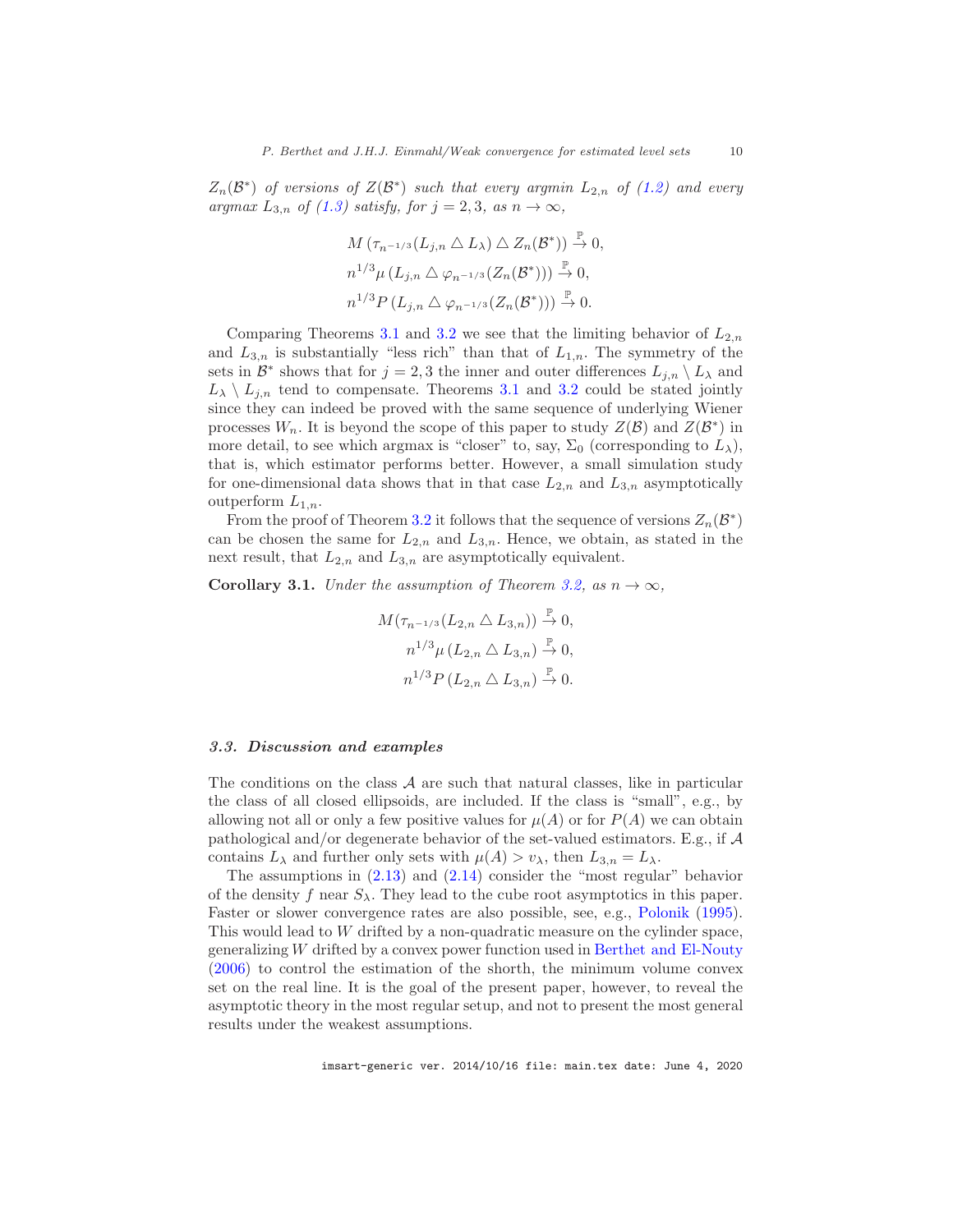We now present some specific examples of classes of sets and probability distributions where the three level set estimators can be used.

Ellipsoids. The natural and most studied example is the case where  $A$  is the class of all closed ellipsoids with non-empty interior and  $P$  is an elliptical probability distribution. More, relevant details about this class of sets for the bivariate case when  $L_{\lambda}$  is the unit disc are given in Example 1a in [Einmahl and Khmaladze](#page-22-15) [\(2011\)](#page-22-15). In particular  $B_c$  is determined therein. A more restricted class is the class of all closed balls.

Convex polytopes. Another natural choice for  $A$  is the class of all closed, convex polytopes. In particular in dimension 2, the class of all closed, convex quadrangles can be considered. In this case we could take a density  $f$  such that  $L_{\lambda}$  is a rectangle. An interesting difference with the previous example is that  $L_\lambda$  is non-smooth here, resulting, e.g., in a non-empty skeleton  $L_\lambda^*.$ 

**Planar convex sets.** For dimension two, we can let  $A$  be the class of all closed, convex sets. Since this class is much larger than those in the previous examples, the restriction on f that  $L_{\lambda}$  is a convex body is much weaker now. For this and the previous example, see again [Einmahl and Khmaladze](#page-22-15) [\(2011\)](#page-22-15), Example 2, for more details; in particular  $B_c$  is determined therein in case  $L_{\lambda}$  is the unit square.

It might be difficult to determine  $L_{1,n}$ ,  $L_{2,n}$  and  $L_{3,n}$  and therefore some more flexibility in their definitions could be convenient. Consider for instance the following "relaxed" maximizers/minimizers: given any sequence  $\delta_n$  of positive numbers converging to 0, choose random sets  $R_{1,n}$ ,  $R_{2,n}$ , and  $R_{3,n}$  in A such that  $P_n(R_{2,n}) \geq p_{\lambda}, \mu(R_{3,n}) \leq v_{\lambda}$ , and

$$
P_n(R_{1,n}) - \lambda \mu(R_{1,n}) \ge \sup\{P_n(A) - \lambda \mu(A) : A \in \mathcal{A}\} - \delta_n n^{-2/3},
$$
  

$$
\mu(R_{2,n}) \le \inf\{\mu(A) : A \in \mathcal{A}, P_n(A) \ge p_\lambda\} + \delta_n n^{-2/3},
$$
  

$$
P_n(R_{3,n}) \ge \sup\{P_n(A) : A \in \mathcal{A}, \mu(A) \le v_\lambda\} - \delta_n n^{-2/3}.
$$

Our approach and convergence results naturally extend to  $R_{j,n}$ ,  $j = 1, 2, 3$ , but their detailed analysis is beyond the scope of this paper. Whenever  $\delta_n$  is chosen not too small (i.e.,  $\delta_n n^{1/3} \to \infty$ ) more flexible algorithms for the computation of  $R_{i,n}$  could be used.

#### <span id="page-10-0"></span>4. Proofs

We first collect various lemmas for the proof of the theorems. From now on we write  $\varepsilon_n = n^{-1/3}$ .

### <span id="page-10-1"></span>4.1. Distances, measures and drift

For  $j = 1, ..., d$ , let  $\nu_{d-j}(\cdot)$  denote the j-th support measure of  $L_{\lambda}$  on  $Nor(L_{\lambda})$ , see [Schneider](#page-22-18) [\(1993\)](#page-22-18) and [Schneider and Weil](#page-22-19) [\(2008\)](#page-22-19). These finite measures carry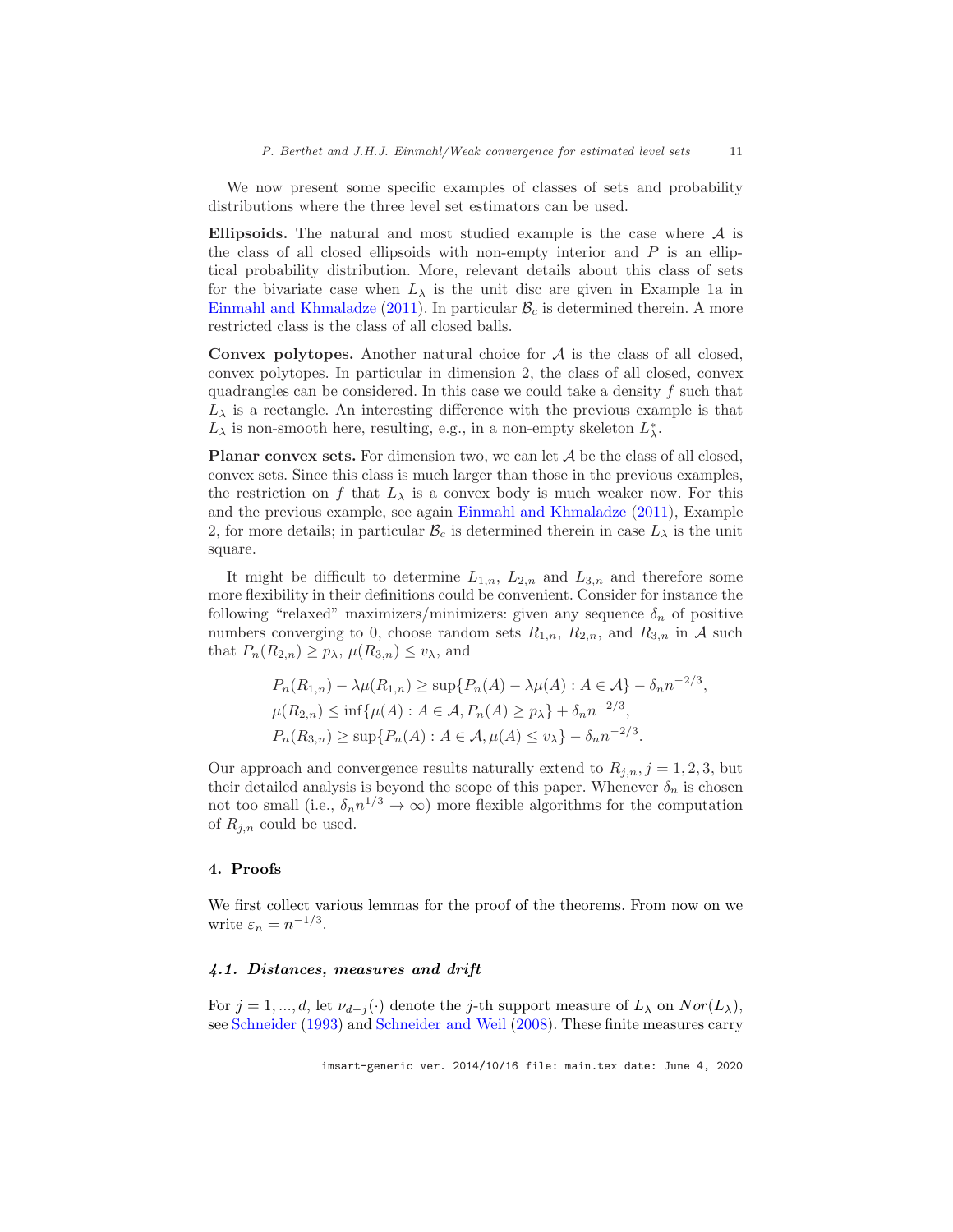the geometrical information about  $L_{\lambda}$ . The local inner reach at  $\pi \in S_{\lambda}$  is the largest radius  $r(\pi)$  of a ball included in  $L_{\lambda}$  that has  $\pi$  as a boundary point. Theorem 1 in [Khmaladze and Weil](#page-22-14) [\(2008](#page-22-14)) states a general Steiner formula for convex bodies: for any  $g \in L_1(\mu)$ ,

<span id="page-11-0"></span>
$$
\int_{\mathbb{R}^d} g(x) d\mu(x) = \sum_{j=1}^d \binom{d-1}{j-1} \Theta_{d-j}(g), \text{ where } (4.1)
$$

$$
\Theta_{d-j}(g) = \int_{Nor(L_{\lambda})} \int_{-r(\pi)}^{\infty} s^{j-1} g(\pi + su) d\mu_1(s) d\nu_{d-j}(\pi, u). \tag{4.2}
$$

It follows from  $(2.13)-(2.14)$  $(2.13)-(2.14)$  and this Steiner formula with  $g = f1_{S_{\lambda}^{\varepsilon}}$ , for small  $\varepsilon > 0$ , that

<span id="page-11-4"></span>
$$
\int_{Nor(L_{\lambda})} f'_{\pm}(\pi)\nu_{d-j}(\pi, u) < \infty, \text{ for } j = 1, ..., d.
$$
 (4.3)

Define

<span id="page-11-7"></span>
$$
\mathcal{B}_{c,n}^{p,+} = \{ \tau_{\varepsilon_n}(A \bigtriangleup L_\lambda) : A \in \mathcal{A}^{c\varepsilon_n}, |P(A) - p_\lambda| \le n^{-2/5} \}. \tag{4.4}
$$

<span id="page-11-6"></span>**Lemma 4.1.** *Let*  $c > 0$ *. We have, as*  $n \to \infty$ *,* 

<span id="page-11-3"></span>
$$
\sup_{B_n \in \mathcal{B}_{c,n}^v} \left| M(B_n^+) - M(B_n^-) \right| = O(\varepsilon_n)
$$
\n(4.5)

*and, if [\(2.13\)](#page-6-3) - [\(2.14\)](#page-6-4) hold, then*

<span id="page-11-5"></span>
$$
\sup_{B_n \in \mathcal{B}_{c,n}^{p,+}} |M(B_n^+) - M(B_n^-)| \to 0.
$$
\n(4.6)

*Proof.* For  $A_n \in \mathcal{A}^{c\epsilon_n}$  and  $B_n = \tau_{\epsilon_n}(A_n \triangle L_\lambda) \in \mathcal{B}_{c,n}$ , we have  $B_n^+ = \tau_{\epsilon_n}(A_n \setminus \mathcal{A})$  $L_{\lambda}$ ) and  $B_n^- = \tau_{\varepsilon_n}(L_{\lambda} \setminus A_n)$ . Consider

$$
g^+(x) = \varepsilon_n^{-1} 1_{A_n \setminus L_\lambda}(x) = \varepsilon_n^{-1} 1_{B_n^+}(\Pi(x), u(x), s(x)/\varepsilon_n)
$$

in [\(4.1\)](#page-11-0). Then

$$
\Theta_{d-j}(g^+) = \varepsilon_n^{j-1} \int_{Nor(S_\lambda)} \int_0^c s^{j-1} 1_{B_n^+}(\pi, u, s) d\mu_1(s) d\nu_{d-j}(\pi, u).
$$

Thus by [\(2.2\)](#page-4-2),  $\Theta_{d-1}(g^+) = M(B_n^+)$  and  $\Theta_{d-j}(g^+) = O(\varepsilon_n^{j-1})$  uniformly over  $\mathcal{A}^{c\varepsilon_n}$ , for  $j=2,\ldots,d$ . Since  $\varepsilon_n^{-1}\mu(A_n \setminus L_\lambda) = \int_{\mathbb{R}^d} g^+(x) d\mu(x)$  we see that  $(4.1)$ implies

<span id="page-11-1"></span>
$$
\sup_{A \in \mathcal{A}^{c\varepsilon_n}} \left| \frac{1}{\varepsilon_n} \mu(A \setminus L_\lambda) - M(\tau_{\varepsilon_n}(A \setminus L_\lambda)) \right| = O(\varepsilon_n). \tag{4.7}
$$

Similarly we obtain

<span id="page-11-2"></span>
$$
\sup_{A \in \mathcal{A}^{c\varepsilon_n}} \left| \frac{1}{\varepsilon_n} \mu(L_\lambda \setminus A) - M(\tau_{\varepsilon_n}(L_\lambda \setminus A)) \right| = O(\varepsilon_n). \tag{4.8}
$$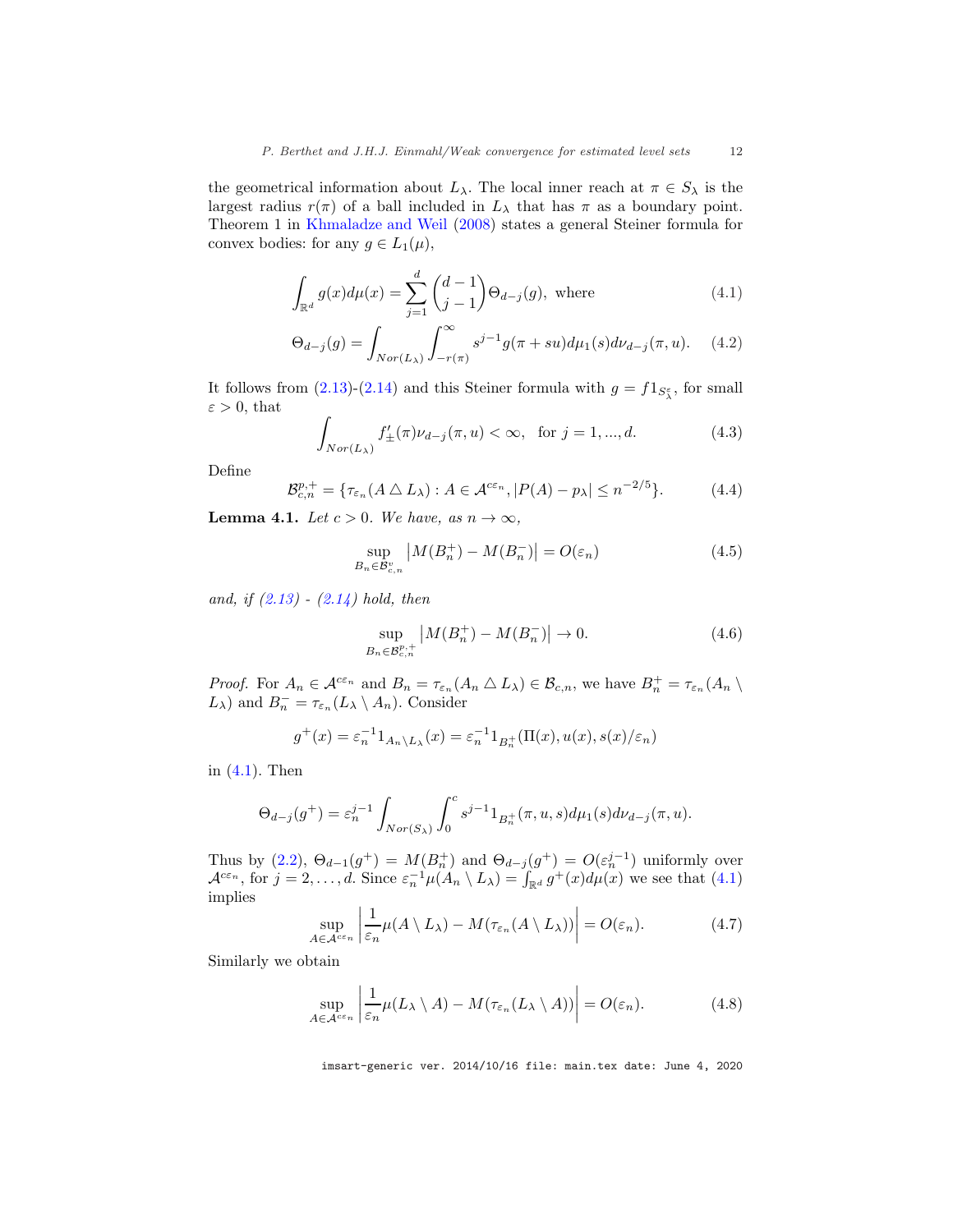For  $A \in \mathcal{A}_v^{\epsilon \epsilon_n}$ ,  $\mu(A) = v_\lambda$  and hence  $\mu(L_\lambda \setminus A) = \mu(A \setminus L_\lambda)$ . By [\(4.7\)](#page-11-1) and [\(4.8\)](#page-11-2), we obtain [\(4.5\)](#page-11-3) by definition of  $\mathcal{B}^v_{c,n}$ .

Define

$$
\mathcal{A}_p^{c\varepsilon_n,+} = \{ A \in \mathcal{A}^{c\varepsilon_n} : |P(A) - p_\lambda| \le n^{-2/5} \}.
$$

For  $A_n \in \mathcal{A}_p^{c\varepsilon_n,+}$  we thus have

$$
\left| \int_{A_n \setminus L_{\lambda}} f(x) d\mu(x) - \int_{L_{\lambda} \setminus A_n} f(x) d\mu(x) \right| \leq n^{-2/5},
$$

and, by [\(2.13\)](#page-6-3) and [\(2.14\)](#page-6-4), uniformly over  $\mathcal{A}_p^{c\varepsilon_n,+}$ ,

<span id="page-12-0"></span>
$$
\lambda \mu(A_n \setminus L_\lambda) - \int_{A_n \setminus L_\lambda} s(x) f'_+ (\Pi(x)) d\mu(x) \tag{4.9}
$$
  
= 
$$
\lambda \mu(L_\lambda \setminus A_n) - \int_{L_\lambda \setminus A_n} s(x) f'_- (\Pi(x)) d\mu(x) + o(\varepsilon_n^2) + O(n^{-2/5}).
$$

Now consider  $\tilde{g}^+(x) = \varepsilon_n^{-1} 1_{A_n \setminus L_\lambda}(x) s(x) f'_+ (\Pi(x))$ . Then by [\(4.1\)](#page-11-0)-[\(4.3\)](#page-11-4) we find that uniformly over  $\mathcal{A}_p^{c\epsilon_n,+}, \ \varepsilon_n^{-1} \int_{A_n \setminus L_\lambda} s(x) f'_{+}(\Pi(x)) d\mu(x) = O(\varepsilon_n)$ . We can deal similarly with the integral on  $\hat{L}_{\lambda} \setminus A_n$ . Using this in [\(4.9\)](#page-12-0) in combination with (4.7) and (4.8) yields (4.6). with  $(4.7)$  and  $(4.8)$  yields  $(4.6)$ .

Observe that [\(4.7\)](#page-11-1) and [\(4.8\)](#page-11-2) immediately yield

<span id="page-12-2"></span>
$$
\sup_{A \in \mathcal{A}^{c\varepsilon_n}} \left| \varepsilon_n^{-1} \mu(A \bigtriangleup L_\lambda) - M((\tau_{\varepsilon_n}(A \bigtriangleup L_\lambda))) \right| = O(\varepsilon_n). \tag{4.10}
$$

**Lemma 4.2.** *If*  $H_1$  *and*  $H_2$  *hold, then* 

<span id="page-12-1"></span>
$$
\lim_{n \to \infty} \sup_{B_n \in \mathcal{B}_{c,n}^v} \inf_{B \in \mathcal{B}_c^*} d(B_n, B) = 0,
$$
\n(4.11)

$$
\lim_{n \to \infty} \sup_{B_n \in \mathcal{B}_{c,n}^p} \inf_{B \in \mathcal{B}_c^*} d(B_n, B) = 0,
$$
\n(4.12)

$$
\lim_{n \to \infty} \sup_{B_n \in \mathcal{B}_{c,n}^{p,+}} \inf_{B \in \mathcal{B}_c^*} d(B_n, B) = 0.
$$
\n(4.13)

*Proof.* If [\(4.11\)](#page-12-1) is false, then for some  $\delta > 0$  and some subsequence  $n_k$  we can find sets  $\tilde{B}_{n_k} \in \mathcal{B}_{c,n_k}^v$  such that  $\inf_{\tilde{B} \in \mathcal{B}_c^*} d(\tilde{B}_{n_k}, \tilde{B}) > \delta$ . But because of  $(2.6)$  and the compactness of  $(\mathcal{B}_c, d)$  one can extract a further subsequence  $n_{k_j}$  and sets  $B_j$  converging w.r.t. d to some  $B \in \mathcal{B}_c$ . Lemma [4.1](#page-11-6) yields that  $|M(B_j^+) - M(B_j^-)| \to 0$  which implies  $B \in \mathcal{B}_c^*$  and hence the contradictory fact that  $\check{d}(B_j, B) \to 0$ .

The proof of [\(4.13\)](#page-12-1) follows similarly. Clearly [\(4.13\)](#page-12-1) implies [\(4.12\)](#page-12-1).  $\Box$ 

For  $c > 0$  consider  $C \in \mathcal{C}^{c\varepsilon_n}$ . Write  $C^+ = C \setminus L_\lambda$  and  $C^- = C \cap L_\lambda$ . Define

$$
D_n(\tau_{\varepsilon_n}(C)) = n^{2/3} \left( e_\lambda(C^-) - e_\lambda(C^+) \right)
$$

and observe that  $e_{\lambda}(C^{-}) \geq 0$  and  $e_{\lambda}(C^{+}) \leq 0$ .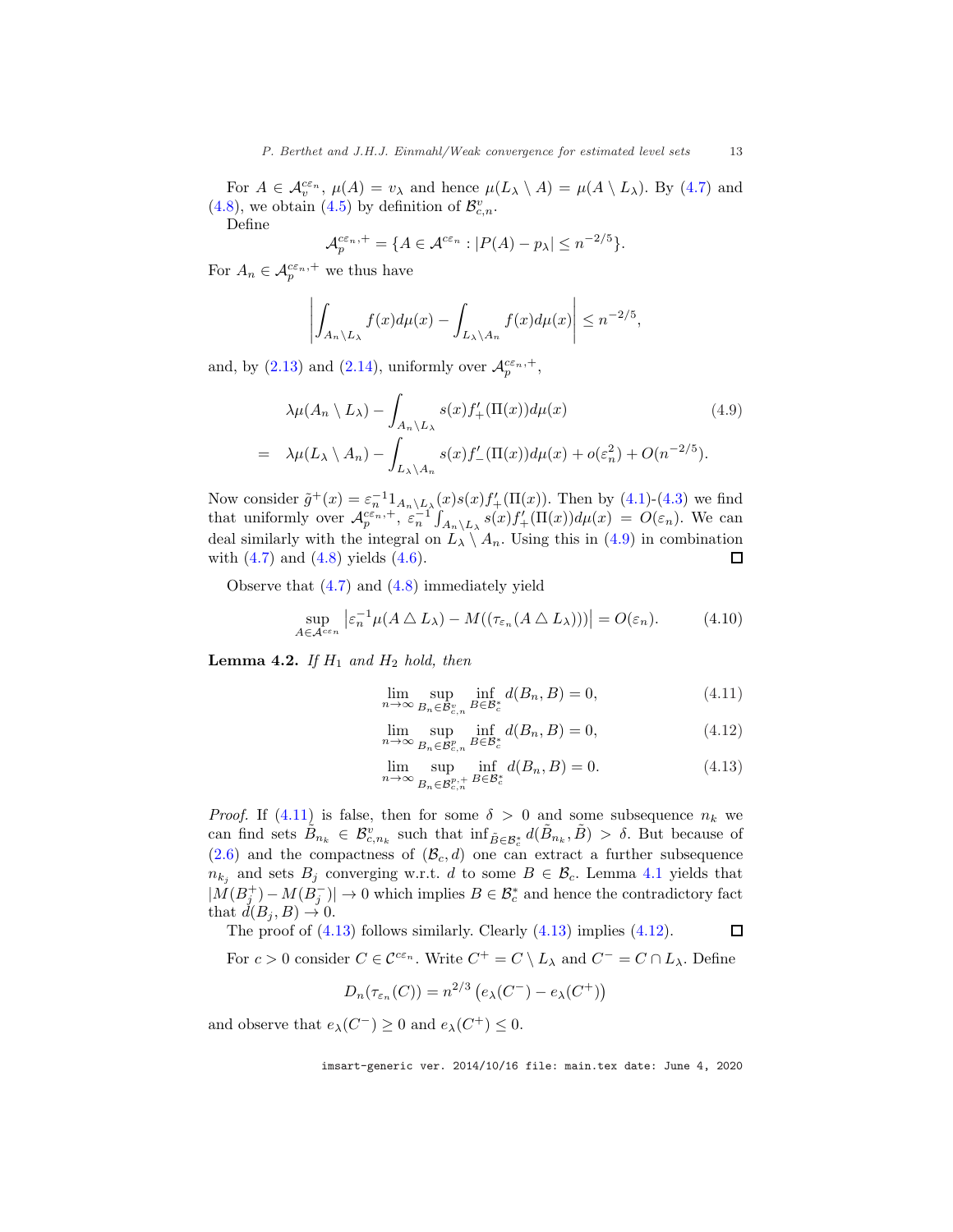<span id="page-13-2"></span>**Lemma 4.3.** *If* [\(2.13\)](#page-6-3) - [\(2.14\)](#page-6-4) hold, then, as n → ∞,

$$
\sup_{C \in \mathcal{C}^{\varepsilon \varepsilon_n}} |D(\tau_{\varepsilon_n}(C)) - D_n(\tau_{\varepsilon_n}(C))| \to 0.
$$

*Proof.* Write  $f'(\pi, s) = 1_{s>0} f'_{+}(\pi) + 1_{s \leq 0} f'_{-}(\pi)$ . From the Steiner formula [\(4.1\)](#page-11-0)- $(4.2)$  and from  $(2.13)$  -  $(2.14)$  we obtain by a straightforward calculation that, uniformly for  $C \in \mathcal{C}^{c\varepsilon_n}$ ,

$$
D_{n}(\tau_{\varepsilon_{n}}(C)) = \frac{1}{\varepsilon_{n}^{2}} \int_{Nor(L_{\lambda})} \int_{-(r(\pi)\wedge c\varepsilon_{n})}^{c\varepsilon_{n}} s f'(\pi, s)(1_{C^{+}}(\pi + su) - 1_{C^{-}}(\pi + su)) ds d\nu_{d-1}(\pi, u)
$$
  
+ 
$$
\sum_{j=2}^{d} {d-1 \choose j-1} \frac{1}{\varepsilon_{n}^{2}} \int_{Nor(L_{\lambda})} \int_{-(r(\pi)\wedge c\varepsilon_{n})}^{c\varepsilon_{n}} s^{j} f'(\pi, s)(1_{C^{+}}(\pi + su) - 1_{C^{-}}(\pi + su)) ds d\nu_{d-j}(\pi, u)
$$
  
+*o*(1)  
=:  $T_{1,n}(C) + \sum_{j=2}^{d} {d-1 \choose j-1} T_{j,n}(C) + o(1).$ 

Now by a change of variables it follows that  $T_{1,n}(C) = D(\tau_{\varepsilon_n}(C))$ . Hence it remains to show that  $\sup_{C \in \mathcal{C}^{c\varepsilon_n}} \sum_{j=2}^d {d-1 \choose j-1} |T_{j,n}(C)| \to 0$ , but this follows from  $\sup_{C \in \mathcal{C}^{\varepsilon_{\varepsilon_n}}} |T_{j,n}(C)| = O(\varepsilon_n^{j-1}),$  which we obtain from [\(4.3\)](#page-11-4).  $\Box$ 

The following lemma is immediate from basic measure theory, more precisely the fact that an M-small set has a small integral.

<span id="page-13-3"></span>**Lemma 4.4.** *Assuming*  $(2.13)$ *-* $(2.14)$  *we have, as*  $n \to \infty$ *,* 

$$
\sup_{B_n \in \mathcal{B}_{c,n}, B \in \mathcal{B}_c, d(B_n, B) \leq \gamma_{c,n}} |D(B_n) - D(B)| \to 0.
$$

#### <span id="page-13-0"></span>4.2. Concentration lemmas

<span id="page-13-1"></span>**Lemma 4.5.** *Let*  $\varepsilon > 0$  *fixed and*  $A \in \mathcal{A}$  *with*  $d_H(A, L_\lambda) \leq \varepsilon$ *, then*  $A \triangle L_\lambda \subset S_\lambda^{\varepsilon}$ *.* 

*Proof.* Assume  $d_H(A, L_\lambda) \leq \varepsilon$  and  $x \in A \setminus L_\lambda$ . Then  $||x - \Pi(x)|| \leq \varepsilon$ . Hence  $x \in S_{\lambda}^{\varepsilon}$ . Now assume  $d_H(A, L_{\lambda}) \leq \varepsilon$  and  $x \in L_{\lambda} \setminus A$ . Assume  $x \notin S_{\lambda}^{\varepsilon}$ . Let  $\Pi_A(x)$ be the orthogonal projection of x on  $\partial A$ , that is unique since  $x \notin A$  and A is convex. There exists an  $y \in S_\lambda$  such that  $\Pi_A(y) = \Pi_A(x)$ . To see this consider the tangent space of A at  $\Pi_A(x)$  that is orthogonal to the outer normal of  $\partial A$  at  $\Pi_A(x)$  driven by  $(x−Π_A(x))$  and take y as the intersection of that line with  $S_\lambda$ . Then  $||y - \Pi_A(x)|| > ||y - x|| \ge ||\Pi(x) - x|| > \varepsilon$ . This implies  $d_H({y}, A) > \varepsilon$ <br>and hence  $d_H(A, L_\lambda) > \varepsilon$ . Contradiction. Hence we have  $x \in S_\lambda^{\varepsilon}$ . and hence  $d_H(A, L_\lambda) > \varepsilon$ . Contradiction. Hence we have  $x \in S_\lambda^{\varepsilon}$ .

Consider the following variant of  $L_{3,n}$ :

<span id="page-13-4"></span>
$$
L_{4,n} \in \underset{A \in \mathcal{A}}{\arg \max} \left\{ P_n(A) : \mu(A) = v_{\lambda} \right\}. \tag{4.14}
$$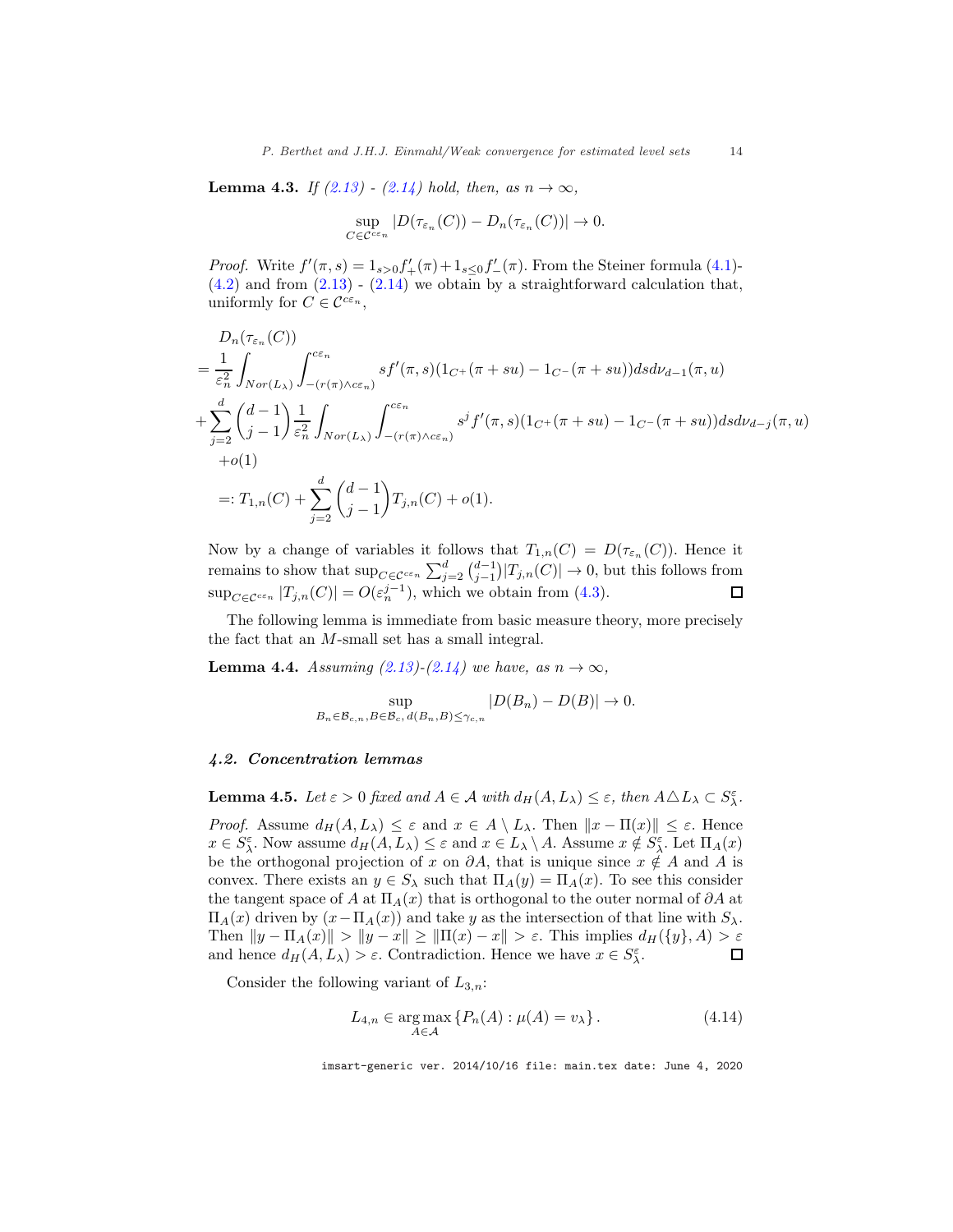<span id="page-14-0"></span>Lemma 4.6. *Under the assumptions of Theorems [3.1](#page-7-2) or [3.2,](#page-8-1) respectively, for every*  $\delta > 0$ *, there exists a*  $c > 1$ *, and an*  $n_0$ *, such that, for*  $j = 1$  *and for*  $j = 2, 4, and n \geq n_0$ ,

$$
\mathbb{P}(d_H(L_{j,n}, L_\lambda) \ge c\varepsilon_n) \le \delta.
$$

*Proof.* Consider

$$
L_{1,n} \in \underset{A \in \mathcal{A}}{\arg \max} \{ P_n(A) - \lambda \mu(A) \}
$$
  
= 
$$
\underset{A \in \mathcal{A}}{\arg \max} \{ P_n(A) - P(A) - P_n(L_\lambda) + P(L_\lambda) + e_\lambda(A) - e_\lambda \}.
$$

Observe that the expression of which the latter argmax is taken is equal to 0 in case  $A = L_{\lambda}$ .

First assume that  $A$  is a VC class. We begin with showing that for n large enough

$$
\mathbb{P}(d_H(L_{1,n}, L_\lambda) \ge \delta) \le \frac{1}{2}\delta.
$$

We obtain from [\(2.12\)](#page-6-2) that there exists an  $\eta > 0$ , such that  $d_H(L_\lambda, A) \geq \delta$ implies  $e_{\lambda} - e_{\lambda}(A) \geq 2\eta$ . The Glivenko-Cantelli theorem on A yields that for the above  $\eta$  for large  $n$ 

$$
\mathbb{P}(\sup_{A\in\mathcal{A}}|P_n(A)-P(A)-P_n(L_\lambda)+P(L_\lambda)|\leq\eta)\geq 1-\frac{1}{2}\delta.
$$

Hence

$$
\mathbb{P}(d_H(L_{1,n}, L_\lambda) < \delta) \ge 1 - \frac{1}{2}\delta.
$$

Define, for  $c > 1$ ,

$$
p_c = \mathbb{P}(c\varepsilon_n \le d_H(L_{1,n}, L_\lambda) \le \min(c^2 \varepsilon_n, \delta)).
$$

and  $A_1 = \{A \in \mathcal{A} : c\varepsilon_n \leq d_H(L_\lambda, A) \leq \min(c^2 \varepsilon_n, \delta)\}\.$  From [\(2.15\)](#page-6-5) we obtain for large n,

$$
e_{\lambda} - e_{\lambda}(A) > \frac{1}{2} \eta_0 d_H^2(L_{\lambda}, A)
$$
, for small  $d_H(L_{\lambda}, A)$ .

Hence for large  $n$ 

$$
\inf_{A \in \mathcal{A}_1} e_{\lambda} - e_{\lambda}(A) \ge \frac{1}{2} \eta_0 \inf_{A \in \mathcal{A}_1} d_H^2(L_{\lambda}, A) \ge \frac{1}{2} \eta_0 c^2 \varepsilon_n^2.
$$

This yields

$$
p_c \leq \mathbb{P}\left(\sup_{A \in \mathcal{A}_1} P_n(A) - P(A) - P_n(L_\lambda) + P(L_\lambda) \geq \inf_{A \in \mathcal{A}_1} e_\lambda - e_\lambda(A)\right)
$$
  
\n
$$
\leq \mathbb{P}\left(\sup_{A \in \mathcal{A}_1} P_n(A) - P(A) - P_n(L_\lambda) + P(L_\lambda) \geq \frac{1}{2} \eta_0 c^2 \varepsilon_n^2\right)
$$
  
\n
$$
\leq \mathbb{P}\left(2 \sup_{D \in \mathcal{D}_n} |P_n(D) - P(D)| \geq \frac{1}{2} \eta_0 c^2 \varepsilon_n^2\right),
$$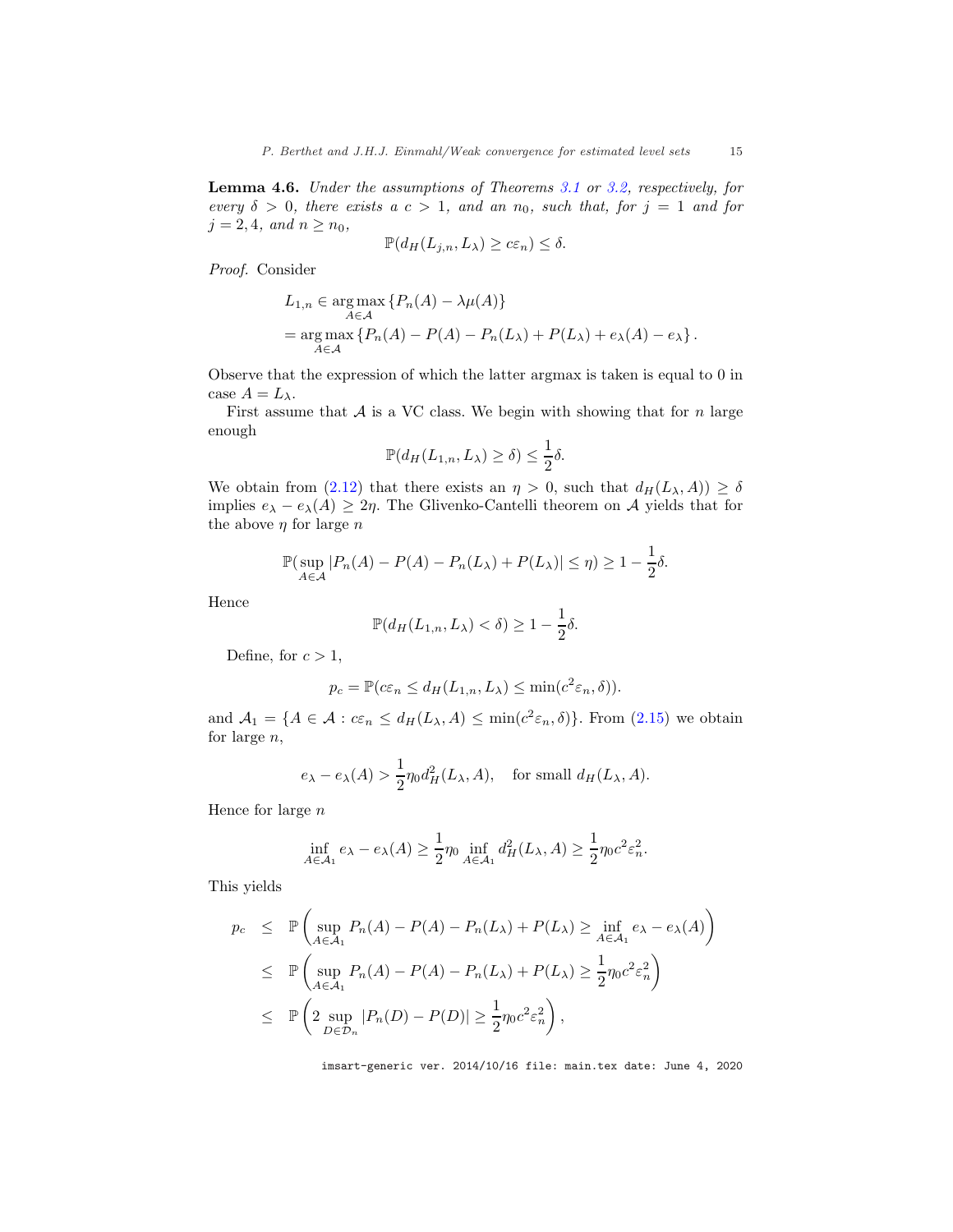where

$$
\mathcal{D}_n = \{A \setminus L_\lambda : A \in \mathcal{A}_1\} \cup \{L_\lambda \setminus A : A \in \mathcal{A}_1\}.
$$

Now, very similar as in the proof of Theorem 2 in [Einmahl and Khmaladze](#page-22-15) [\(2011\)](#page-22-15), we obtain, using Lemma [4.5,](#page-13-1) that the latter probability is bounded by

$$
c_1 \exp(-c_2 \eta_0^2 c^2),
$$

for some constants  $c_1, c_2 > 0$ .

Using this bound on  $p_c$  with c replaced by  $c^{2^m}$ ,  $m = 0, 1, 2, \ldots$ , we obtain that for large n

$$
\mathbb{P}(d_H(L_{1,n}, L_\lambda) \geq c\varepsilon_n)
$$
  
\n
$$
\leq \mathbb{P}(d_H(L_{1,n}, L_\lambda) \geq \delta) + \sum_{m=0}^{\infty} \mathbb{P}(c^{2^m}\varepsilon_n \leq d_H(L_{1,n}, L_\lambda) \leq \min(c^{2^{m+1}}\varepsilon_n, \delta))
$$
  
\n
$$
\leq \frac{1}{2}\delta + c_1 \sum_{m=0}^{\infty} \exp(-c_2 \eta_0^2 c^{2^{m+1}}) \leq \delta,
$$

if c is large enough.

In case  $(2.7)$  and  $(2.8)$  hold, the proof for  $L_{1,n}$  follows the same lines, but now the arguments in the proof of Theorem 1 in [Einmahl and Khmaladze](#page-22-15) [\(2011\)](#page-22-15) should be used, in particular the application of Lemma 19.34 in [van der Vaart](#page-22-20) [\(1998\)](#page-22-20).

Next we consider  $L_{4,n}$ . We have

$$
L_{4,n} \in \underset{A \in \mathcal{A}, \mu(A) = v_{\lambda}}{\arg \max} \left\{ P_n(A) - P(A) - P_n(L_{\lambda}) + P(L_{\lambda}) + e_{\lambda}(A) - e_{\lambda} \right\}.
$$

This expression is very similar to the one for  $L_{1,n}$ . The only difference is that A there is replaced by its subset  $\{A \in \mathcal{A} : \mu(A) = v_{\lambda}\}\)$ . Since the arguments above - dealing with suprema and infima - hold for the entire class  $A$ , they remain to hold for this subset.

Finally consider  $L_{2,n}$ . We have, almost surely,

$$
L_{2,n} \in \underset{A \in \mathcal{A}, nP_n(A) = \lceil np_\lambda \rceil}{\arg \min} \{ \mu(A) \}
$$
  
= 
$$
\underset{A \in \mathcal{A}, nP_n(A) = \lceil np_\lambda \rceil}{\arg \max} \{ P_n(A) - \lambda \mu(A) \}
$$
  
= 
$$
\underset{A \in \mathcal{A}, nP_n(A) = \lceil np_\lambda \rceil}{\arg \max} \{ P_n(A) - P(A) - P_n(L_\lambda) + P(L_\lambda) + e_\lambda(A) - e_\lambda \}.
$$

This expression looks similar to the ones for  $L_{1,n}$  and  $L_{4,n}$ , but the difference is that the supremum of the expression of which the latter argmax is taken is not guaranteed to be non-negative since the choice  $A = L_{\lambda}$ , as before, is not allowed. However, it follows from [\(3.6\)](#page-8-4) that, almost surely, there exists an  $A_{\hat{s}} \in \mathcal{A}_l$  such that  $nP_n(A_s) = \lceil np_\lambda \rceil$ . Then, using  $P(A_s) = p_\lambda + O_{\mathbb{P}}(1/\sqrt{n})$ , we obtain from [\(3.7\)](#page-8-5) and the behavior of the oscillation modulus of the univariate, uniform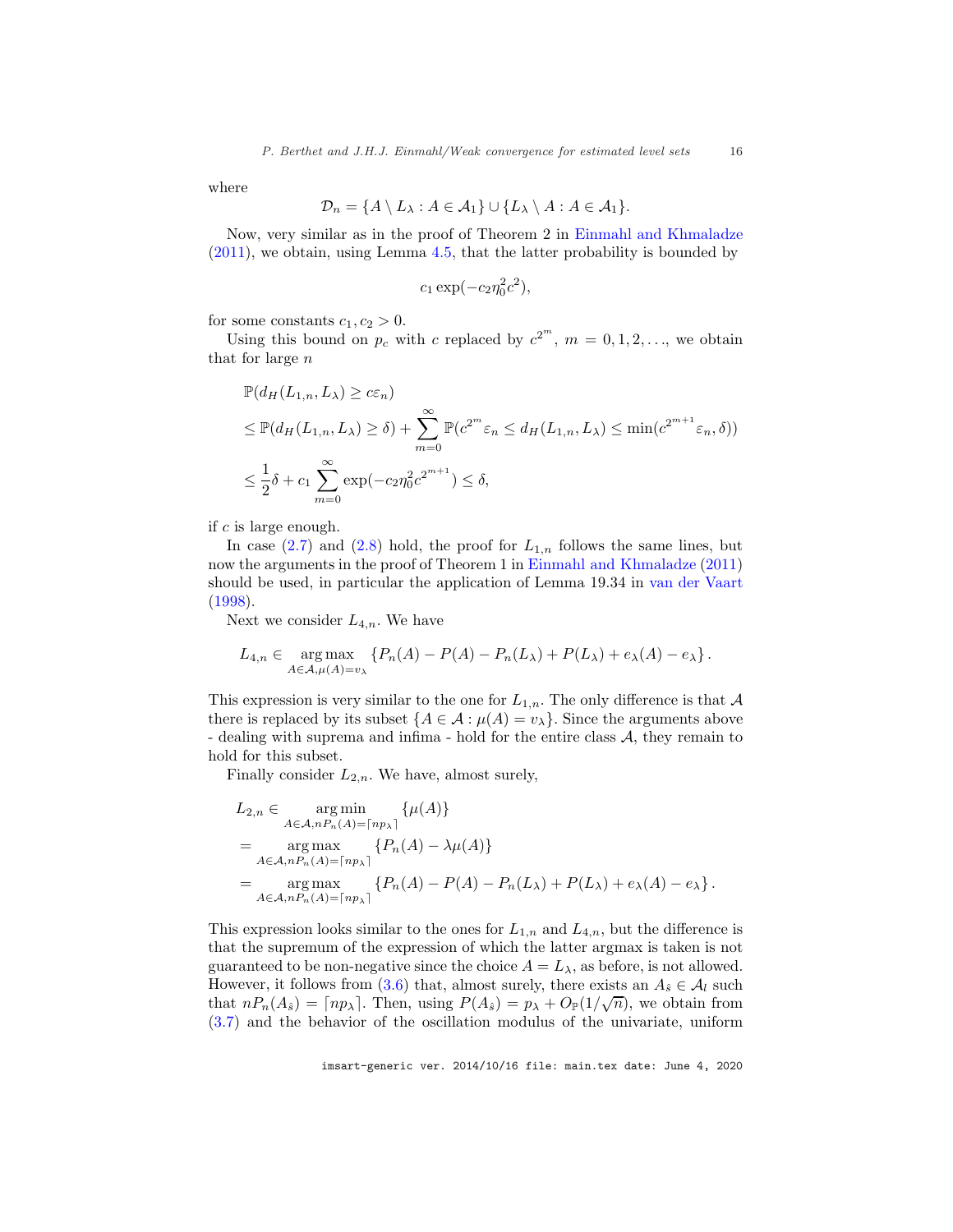empirical process, that with arbitrarily high probability for large  $n$  that the just mentioned supremum is larger than  $-n^{-17/24}$  (instead of being non-negative). Since  $n^{-17/24}/\varepsilon_n^2 \to 0$  as  $n \to \infty$ , the proof for  $L_{1,n}$  can be easily adapted, replacing A by its (random) subset  $\{A \in \mathcal{A} : nP_n(A) = \lceil np_\lambda \rceil\}.$ 

### <span id="page-16-0"></span>4.3. Processes on the cylinder space

Here we describe more precisely the local objects, magnified into the cylinder space, namely the empirical process, the drift induced by the local variation of the density, and then the limiting drifted Gaussian process.

Since for all  $c > 0$ ,  $(\mathcal{B}_c, d)$  is totally bounded, we have

$$
\sup_{B \in \mathcal{B}_c} \inf_{B_n \in \mathcal{B}_{c,n}} d(B_n, B) \to 0.
$$

Combining this with  $(2.6)$ , we have in terms of Hausdorff distance between classes of sets that for any  $c > 0$ , as  $n \to \infty$ ,

$$
\gamma_{c,n} := \max \left( \sup_{B_n \in \mathcal{B}_{c,n}} \inf_{B \in \mathcal{B}_c} d(B_n, B), \sup_{B \in \mathcal{B}_c} \inf_{B_n \in \mathcal{B}_{c,n}} d(B_n, B) \right) \to 0.
$$

Define

$$
\Lambda_n(C) = n^{2/3} (P_n(C) - P(C)), \quad C \in \mathcal{B}(\mathbb{R}^d),
$$

and

$$
w_n(B) = \Lambda_n(\tau_{\varepsilon_n}^{-1}(B^+)) - \Lambda_n(\tau_{\varepsilon_n}^{-1}(B^-)), \quad B \in \mathcal{F}_c.
$$

<span id="page-16-3"></span>**Lemma 4.7.** *Assume that*  $H_1$ *, and*  $H_2$  *hold. Let*  $c > 0$ *. Then on some probability space there exists a triangular array*  $X_{n,1}, \ldots, X_{n,n}, n \in \mathbb{N}$ , *of rowwise independent random vectors with law* P *on* R d *together with a bounded,* d*-continuous version of* W *on*  $\mathcal{B}_c$  *such that, as*  $n \to \infty$ *,* 

<span id="page-16-1"></span>
$$
\sup_{B_n \in \mathcal{B}_{c,n}, B \in \mathcal{B}_c, d(B_n, B) \le \gamma_{c,n}} |w_n(B_n) - w_n(B)| \stackrel{\mathbb{P}}{\to} 0,
$$
\n(4.15)

*and, with probability 1,*

<span id="page-16-2"></span>
$$
\sup_{B \in \mathcal{B}_c} |w_n(B) - \sqrt{\lambda} W(B)| \to 0. \tag{4.16}
$$

*Proof.* Note that the assumptions of Theorems 1 and 2 in [Einmahl and Khmaladze](#page-22-15) [\(2011\)](#page-22-15) are satisfied. Hence, using these theorems, including a Skorohod construction as on page 554 therein, yields [\(4.15\)](#page-16-1) and [\(4.16\)](#page-16-2). Note that the generalization from  $c = 1$  therein to arbitrary  $c > 0$  here, is straightforward. Also the fact that here  $w_n$  is a difference of two terms can be easily dealt with.  $\Box$ 

For a compact subset  $\check{\beta}$  of  $\beta$ , define

$$
Z(\check{B}) = \underset{B \in \check{B}}{\arg \max} \left\{ \sqrt{\lambda} W(B) - D(B) \right\}.
$$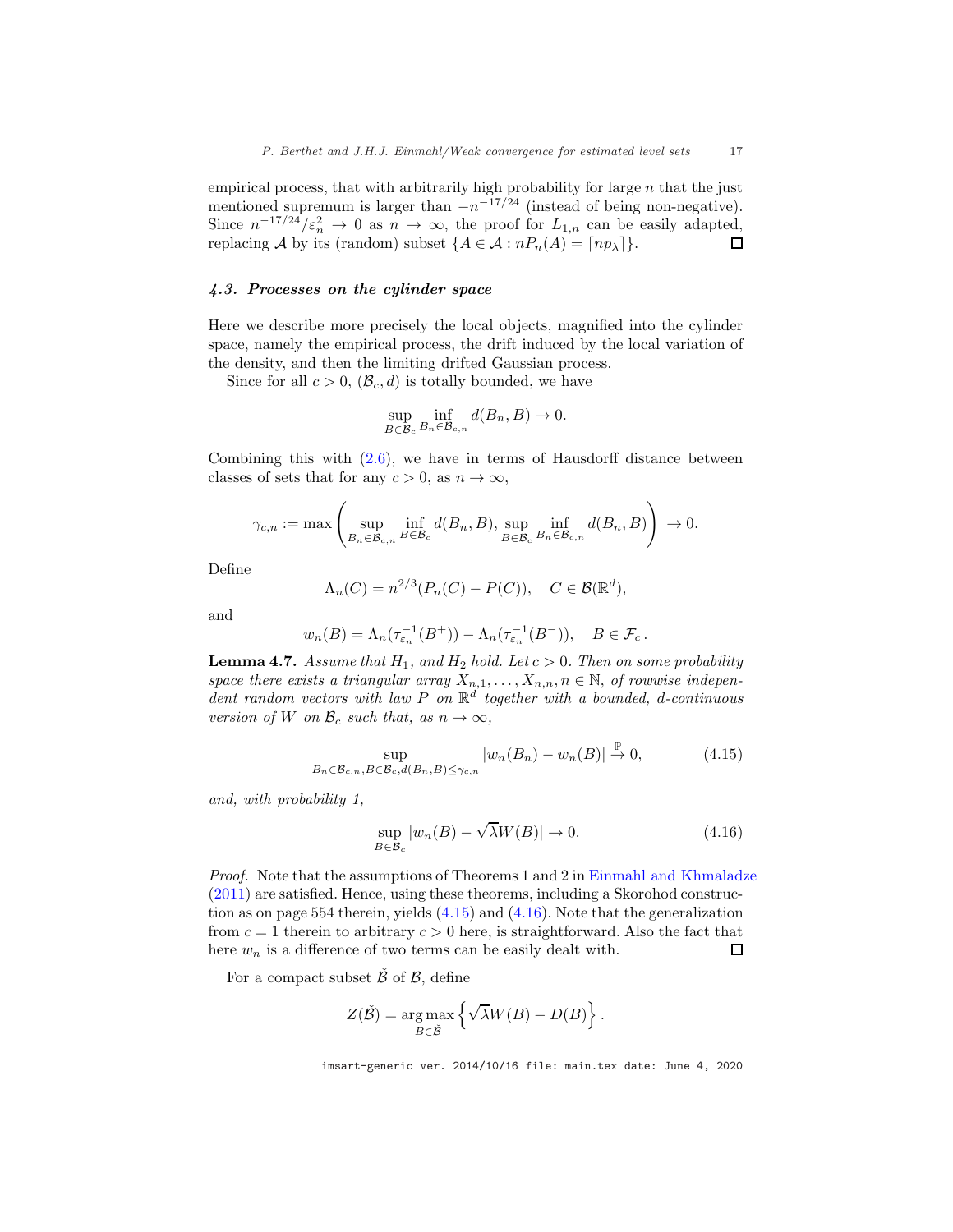Recall that  $\sqrt{\lambda}W - D$  is d-continuous on  $\mathcal{B}_c$ , whereas  $Var(W(B) - W(B')) = 0$ implies  $B' = B$  by our equivalence class convention. Now note that both  $Z(\mathcal{B}_c)$ and  $Z(\mathcal{B}_{c}^{*})$  exist and, by Lemma 2.6 in [Kim and Pollard](#page-22-12) [\(1990](#page-22-12)), are almost surely unique on the compact set  $\mathcal{B}_c$ , respectively  $\mathcal{B}_c^*$ . Proposition [3.1](#page-7-6) and a similar statement for  $Z(\mathcal{B}^*)$  are consequences of (the above and) the following lemma.

<span id="page-17-0"></span>**Lemma 4.8.** Assume that  $H_1$ ,  $H_2$ , and [\(3.2\)](#page-7-4) hold. For  $\tilde{B} = \mathcal{B}, \mathcal{B}^*$  we have

$$
\mathbb{P}\left(\bigcup_{c>0} \left\{Z(\tilde{\mathcal{B}} \cap \mathcal{B}_c) = Z(\tilde{\mathcal{B}} \cap \mathcal{B}_{\tilde{c}}), \text{ for all } \tilde{c} > c\right\}\right) = 1.
$$

*Hence*  $Z(\tilde{\mathcal{B}})$  *almost surely exists and is unique; it is the "set limit" of*  $Z(\tilde{\mathcal{B}} \cap \mathcal{B}_m)$ :

$$
Z(\tilde{\mathcal{B}})=\bigcap_{k=1}^{\infty}\bigcup_{m=k}^{\infty}Z(\tilde{\mathcal{B}}\cap\mathcal{B}_m).
$$

*Proof.* We have, using  $(2.16)$ ,

$$
\mathbb{P}\left(\sup_{B\in\tilde{\mathcal{B}}:c(B)\geq c} \sqrt{\lambda}W(B) - D(B) \geq 0\right)
$$
\n
$$
\leq \sum_{m=0}^{\infty} \mathbb{P}\left(\sup_{B\in\tilde{\mathcal{B}}:c^{2^m}\leq c(B)\n
$$
\leq \sum_{m=0}^{\infty} \mathbb{P}\left(\sup_{B\in\tilde{\mathcal{B}}:c^{2^m}\leq c(B)\n
$$
\leq \sum_{m=0}^{\infty} \mathbb{P}\left(\sup_{B\in\tilde{\mathcal{B}}:c^{2^m}\leq c(B)
$$
$$
$$

which is by  $(3.2)$ , bounded from above by

$$
\frac{\sqrt{\eta_1 \lambda}}{\eta_0} \sum_{m=0}^{\infty} c^{-2^m},
$$

which is, for arbitrary  $\eta > 0$ , bounded by  $\eta$ , for c large enough.

Hence, since  $L_{\lambda} \in \mathcal{A}$ , for c large enough,

$$
\mathbb{P}(Z(\tilde{\mathcal{B}} \cap \mathcal{B}_c) = Z(\tilde{\mathcal{B}} \cap \mathcal{B}_{\tilde{c}}), \text{ for all } \tilde{c} > c) \geq 1 - \eta.
$$

If this event is denoted by  $\Omega_c$ , then  $\mathbb{P}(\cup_{c>0}\Omega_c)=1$ .

imsart-generic ver. 2014/10/16 file: main.tex date: June 4, 2020

 $\Box$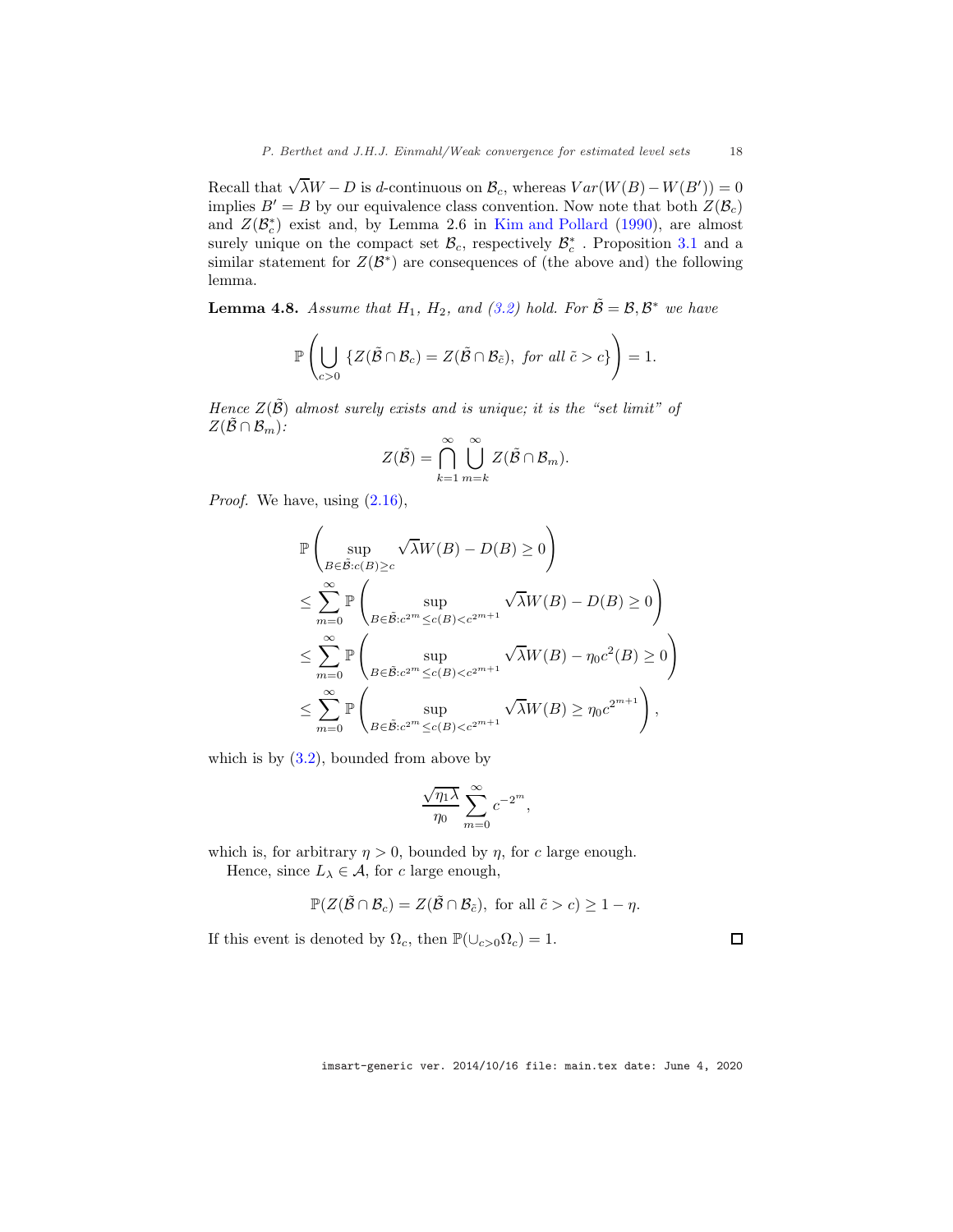# <span id="page-18-0"></span>4.4. Proof of Theorem [3.1](#page-7-2)

We work in the setting of Lemma [4.7.](#page-16-3) For  $c > 0$  we have

$$
\arg\max_{A \in \mathcal{A}^{c\epsilon_n}} \{P_n(A) - \lambda \mu(A)\}
$$
\n
$$
= \arg\max_{A \in \mathcal{A}^{c\epsilon_n}} \{P(A) - \lambda \mu(A) - P(L_\lambda) + \lambda \mu(L_\lambda) + n^{-2/3}(\Lambda_n(A) - \Lambda_n(L_\lambda))\}
$$
\n
$$
= \arg\max_{A \in \mathcal{A}^{c\epsilon_n}} \{n^{2/3}(e_\lambda(A) - e_\lambda) + \Lambda_n(A) - \Lambda_n(L_\lambda)\}
$$
\n
$$
= \varphi_{\varepsilon_n} \{ \arg\max_{B \in \mathcal{B}_{c,n}} \{w_n(B) - D_n(B)\} \}.
$$

Consider the events

$$
\Xi_{c,n}^{\Lambda} = \{L_{1,n} \wedge L_{\lambda} \subset S_{\lambda}^{c\varepsilon_n}\}, \quad \Xi_c^W = \{Z(\mathcal{B}_c) = Z(\mathcal{B})\},
$$

where  $Z(\mathcal{B}_c)$  and  $Z(\mathcal{B})$  are defined in terms of a Wiener process W satisfying  $(4.16)$  in Lemma [4.7.](#page-16-3) Clearly, Lemmas [4.5,](#page-13-1) [4.6](#page-14-0) and [4.8](#page-17-0) imply that for any  $\delta > 0$ there exists a  $c = c(\delta) > 0$  such that we have  $\mathbb{P}(\Xi_{c,n}^{\Lambda} \cap \Xi_{c}^{W}) > 1 - \delta$  for all n large enough. Now define

$$
m_{c,n} = \sup_{B \in \mathcal{B}_{c,n}} \{ w_n(B) - D_n(B) \}, \quad m_c = \max_{B \in \mathcal{B}_c} \left\{ \sqrt{\lambda} W(B) - D(B) \right\}
$$

and observe that Lemmas [4.7,](#page-16-3) [4.3](#page-13-2) and [4.4](#page-13-3) imply

<span id="page-18-1"></span>
$$
m_{c,n} \stackrel{\mathbb{P}}{\to} m_c, \text{ as } n \to \infty. \tag{4.17}
$$

We have for any  $\varepsilon > 0$  fixed, every argmax  $L_{1,n}$ , and all large enough n

$$
\mathbb{P}\left(M(\tau_{\varepsilon_n}(L_{1,n} \triangle L_{\lambda}) \triangle Z(\mathcal{B})) > \delta^2\right)
$$
\n
$$
\leq \mathbb{P}\left(\left\{M(\tau_{\varepsilon_n}(L_{1,n} \triangle L_{\lambda}) \triangle Z(\mathcal{B})) > \delta^2\right\} \cap \Xi_{c,n}^{\Lambda} \cap \Xi_c^W\right) + \delta
$$
\n
$$
\leq \mathbb{P}\left(d\left(\underset{B \in \mathcal{B}_{c,n}}{\arg \max} \{w_n(B) - D_n(B)\}, Z(\mathcal{B}_c)\right) > \delta\right) + \delta
$$
\n
$$
\leq \mathbb{P}\left(\underset{B \in \mathcal{B}_{c,n}: d(B, Z(\mathcal{B}_c)) > \delta}{\sup} \{w_n(B) - D_n(B)\} \geq m_{c,n}\right) + \delta
$$
\n
$$
\leq \mathbb{P}\left(\underset{B \in \mathcal{B}_{c,n}: d(B, Z(\mathcal{B}_c)) > \delta}{\sup} \{w_n(B) - D(B)\} \geq m_{c,n} - \varepsilon\right) + \delta
$$

which is by  $(4.17)$ 

$$
\leq \mathbb{P}\left(\sup_{B\in\mathcal{B}_{c,n}:d(B,Z(\mathcal{B}_c))>\delta}\left\{w_n(B)-D(B)\right\}\geq m_c-2\varepsilon\right)+2\delta
$$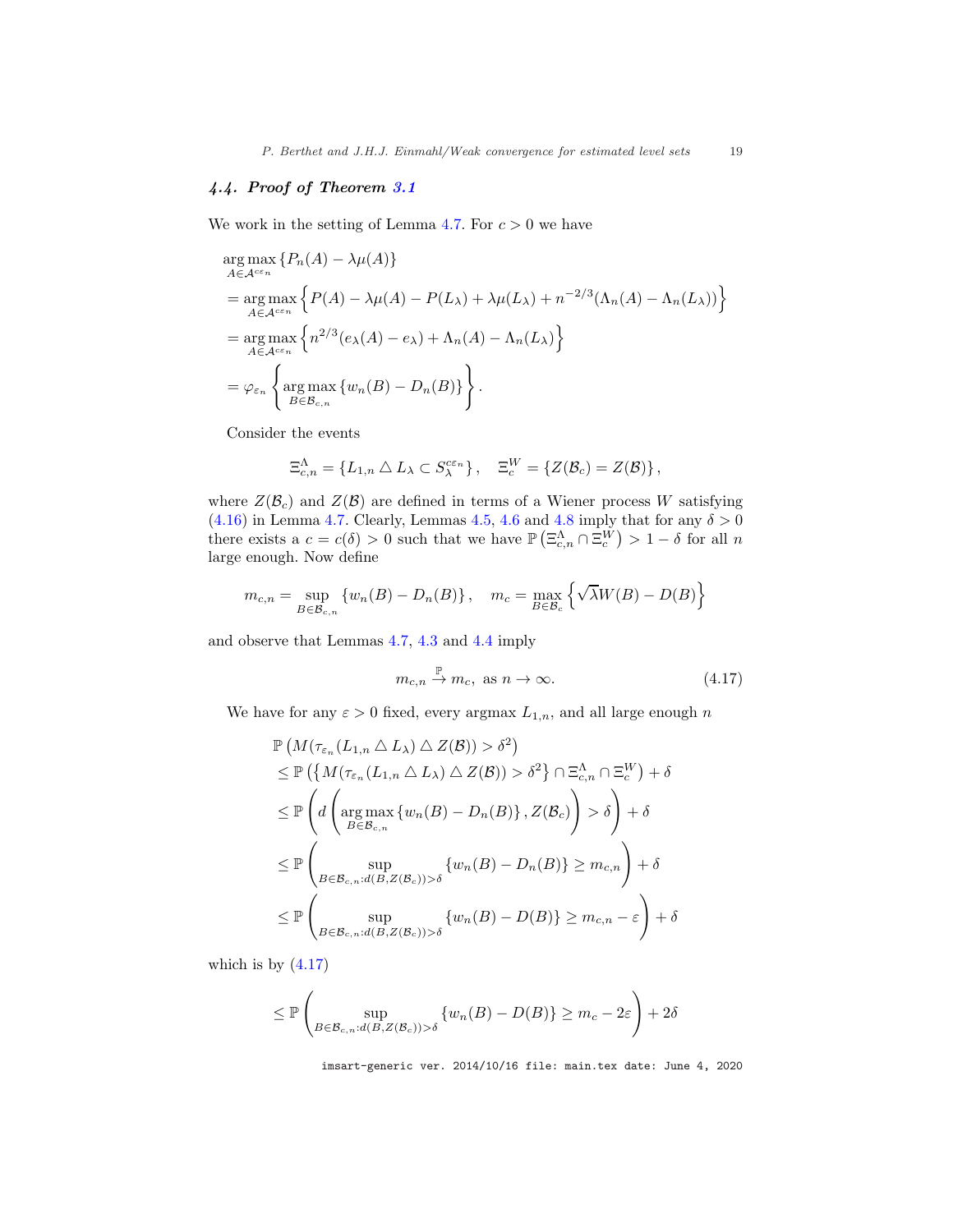which by  $(4.15)$  and Lemma [4.4](#page-13-3) is in turn

$$
\leq \mathbb{P}\left(\sup_{B\in\mathcal{B}_c:d(B,Z(\mathcal{B}_c))\geq \delta/2}\left\{w_n(B)-D(B)\right\}\geq m_c-3\varepsilon\right)+3\delta
$$

and this is by [\(4.16\)](#page-16-2) and then by Lemma 2.6 in [Kim and Pollard](#page-22-12) [\(1990\)](#page-22-12)

$$
\leq \mathbb{P}\left(\max_{B\in\mathcal{B}_c:d(B,Z(\mathcal{B}_c))\geq \delta/2}\left\{\sqrt{\lambda}W(B)-D(B)\right\}\geq m_c-4\varepsilon\right)+4\delta\leq 5\delta,
$$

provided that we choose a small enough  $\varepsilon$  with respect to  $\delta$ .

Note that  $Z(\mathcal{B})$  depends on  $\delta$  through  $c = c(\delta)$ . We can avoid this, but make it instead depend on  $n$  as in the statement of the theorem, by a diagonal selection argument.

The second and third statement in Theorem [3.1](#page-7-2) follow directly from the just established first one and the Steiner formula  $(4.1)-(4.2)$  $(4.1)-(4.2)$ , since M can be approximated by  $\varepsilon_n^{-1}\mu$  after transforming back by  $\tau_{\varepsilon_n}^{-1}$  (see [\(4.10\)](#page-12-2)), and then  $\lambda\mu$ can be approximated by P near  $S_{\lambda}$ .

## <span id="page-19-0"></span>4.5. Proof of Theorem [3.2](#page-8-1)

The proof of Theorem [3.2](#page-8-1) with  $L_{3,n}$  replaced by  $L_{4,n}$  from [\(4.14\)](#page-13-4) is similar to that of Theorem [3.1,](#page-7-2) only A has to be replaced by  $\mathcal{A}_v$  and B by  $\mathcal{B}^*$ .

Now take an argmax  $L_{3,n}$  with  $\mu(L_{3,n}) < v_\lambda$ . Then, using [\(2.11\)](#page-6-1), for some  $L_{4,n}$  we have  $L_{3,n} \subset L_{4,n}$ . Now, since  $n^{1/2}(P_n - P) = O_{\mathbb{P}}(1)$  uniformly on A, we have with probability tending to 1,

$$
P(L_{3,n}) \ge P_n(L_{3,n}) - \frac{1}{2}n^{-2/5} \ge P_n(L_\lambda) - \frac{1}{2}n^{-2/5} \ge p_\lambda - n^{-2/5}.
$$

Since  $P(L_{3,n}) - \lambda \mu(L_{3,n}) \leq p_{\lambda} - \lambda v_{\lambda}$  we get  $\mu(L_{3,n}) \geq v_{\lambda} - \frac{1}{\lambda} n^{-2/5}$  thus

$$
\mu(L_{3,n} \triangle L_{4,n}) = \mu(L_{4,n}) - \mu(L_{3,n}) \le \frac{1}{\lambda} n^{-2/5} = o(\varepsilon_n).
$$

This also implies that  $M(\tau_{\varepsilon_n}(L_{3,n} \triangle L_{4,n})) \leq \varepsilon_n(\mu(L_{4,n}) - \mu(L_{3,n})) \stackrel{\mathbb{P}}{\rightarrow} 0$  and the statements of Theorem [3.2](#page-8-1) for  $j = 3$  follow from those for  $j = 4$ .

Finally we consider  $L_{2,n}$ . We follow again the line of reasoning and the notation in the proof of Theorem [3.1.](#page-7-2) Define

$$
\hat{\mathcal{B}}_{c,n} = \{ \tau_{\varepsilon_n}(A \bigtriangleup L_\lambda) : A \in \mathcal{A}^{c\varepsilon_n}, P_n(A) = \lceil np_\lambda \rceil / n \}.
$$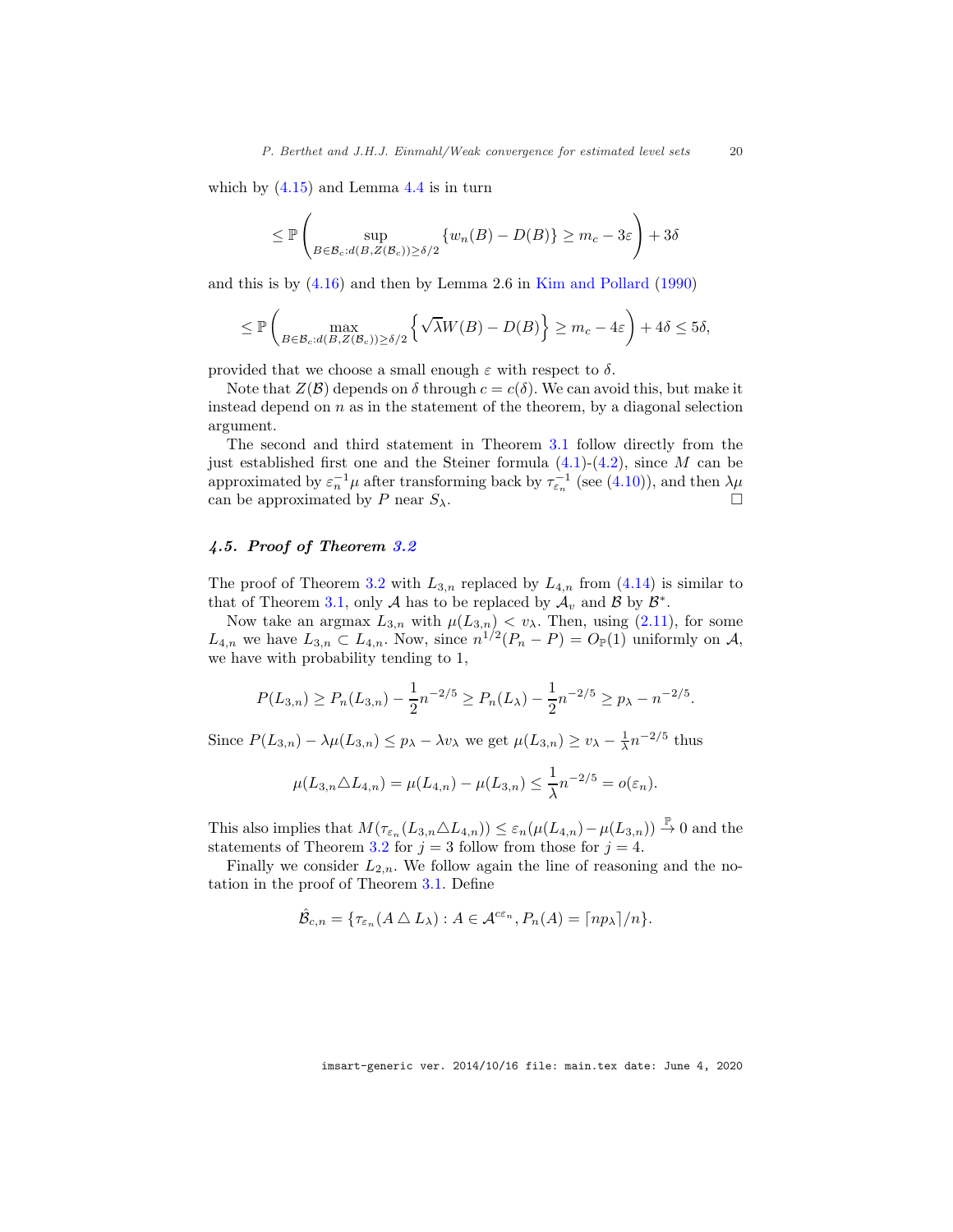We have for  $c>0$ 

$$
\arg\min_{A \in \mathcal{A}_{c\varepsilon_n}, nP_n(A) = \lceil np_\lambda \rceil} {\{\mu(A)\}}
$$
\n
$$
= \arg\max_{A \in \mathcal{A}_{c\varepsilon_n}, nP_n(A) = \lceil np_\lambda \rceil} {\{P_n(A) - \lambda\mu(A)\}}
$$
\n
$$
= \arg\max_{A \in \mathcal{A}_{c\varepsilon_n}, nP_n(A) = \lceil np_\lambda \rceil} {\{\mu(A) - \lambda\mu(A) - P(L_\lambda) + \lambda\mu(L_\lambda) + n^{-2/3}(\Lambda_n(A) - \Lambda_n(L_\lambda))\}}
$$
\n
$$
= \arg\max_{A \in \mathcal{A}_{c\varepsilon_n}, nP_n(A) = \lceil np_\lambda \rceil} {\{n^{2/3}(e_\lambda(A) - e_\lambda) + \Lambda_n(A) - \Lambda_n(L_\lambda)\}}
$$
\n
$$
= \varphi_{\varepsilon_n} {\arg\max_{B \in \mathcal{B}_{c,n}} {\{w_n(B) - D_n(B)\}} }.
$$

Consider the events

$$
\Xi_{c,n}^{\Lambda,*} = \{L_{2,n} \triangle L_{\lambda} \subset S_{\lambda}^{c\varepsilon_n}\}, \quad \Xi_c^{W,*} = \{Z(\mathcal{B}_c^*) = Z(\mathcal{B}^*)\}.
$$

Again, Lemmas [4.6](#page-14-0) and [4.8](#page-17-0) imply that for any  $\delta > 0$  there exists a  $c = c(\delta) > 0$ such that we have  $\mathbb{P}\left(\Xi_{c,n}^{\Lambda,*} \cap \Xi_c^{W,*}\right) > 1-\delta$  for all n large enough. Now define

$$
\hat{m}_{c,n} = \sup_{B \in \hat{\mathcal{B}}_{c,n}} \{ w_n(B) - D_n(B) \}, \quad m_{c,n}^p = \sup_{B \in \mathcal{B}_{c,n}^p} \{ w_n(B) - D(B) \},
$$
  

$$
m_c^* = \max_{B \in \mathcal{B}_c^*} \{ \sqrt{\lambda} W(B) - D(B) \}
$$

and note that by  $(3.8)$ , the asymptotic equicontinuity of  $w_n$  (as in the proof of Lemma [4.7](#page-16-3) given in [Einmahl and Khmaladze](#page-22-15) [\(2011\)](#page-22-15)), and Lemma [4.3,](#page-13-2) for  $\varepsilon > 0$ ,

<span id="page-20-0"></span>
$$
\mathbb{P}(m_{c,n}^p \le \hat{m}_{c,n} + \varepsilon) \to 0, \quad \text{as } n \to \infty,
$$
\n(4.18)

and that by [\(3.5\)](#page-8-6), [\(4.12\)](#page-12-1) and Lemma [4.7](#page-16-3) (possibly with a larger  $\gamma_{c,n} \to 0$ ),

<span id="page-20-1"></span>
$$
m_{c,n}^p \stackrel{\mathbb{P}}{\to} m_c^*, \text{ as } n \to \infty. \tag{4.19}
$$

Recall the definition of  $\mathcal{B}_{c,n}^{p,+}$  in [\(4.4\)](#page-11-7). We have for  $\varepsilon > 0$ , every argmin  $L_{2,n}$ , and all large enough  $n$ 

$$
\mathbb{P}\left(M(\tau_{\varepsilon_n}(L_{2,n} \triangle L_{\lambda}) \triangle Z(\mathcal{B}^*)) > \delta^2\right) \n\leq \mathbb{P}\left(\left\{M(\tau_{\varepsilon_n}(L_{2,n} \triangle L_{\lambda}) \triangle Z(\mathcal{B}^*)) > \delta^2\right\} \cap \Xi_{c,n}^{\Lambda,*} \cap \Xi_c^{W,*}\right) + \delta \n\leq \mathbb{P}\left(d\left(\underset{B \in \hat{\mathcal{B}}_{c,n}}{\arg \max} \{w_n(B) - D_n(B)\}, Z(\mathcal{B}_c^*)\right) > \delta\right) + \delta
$$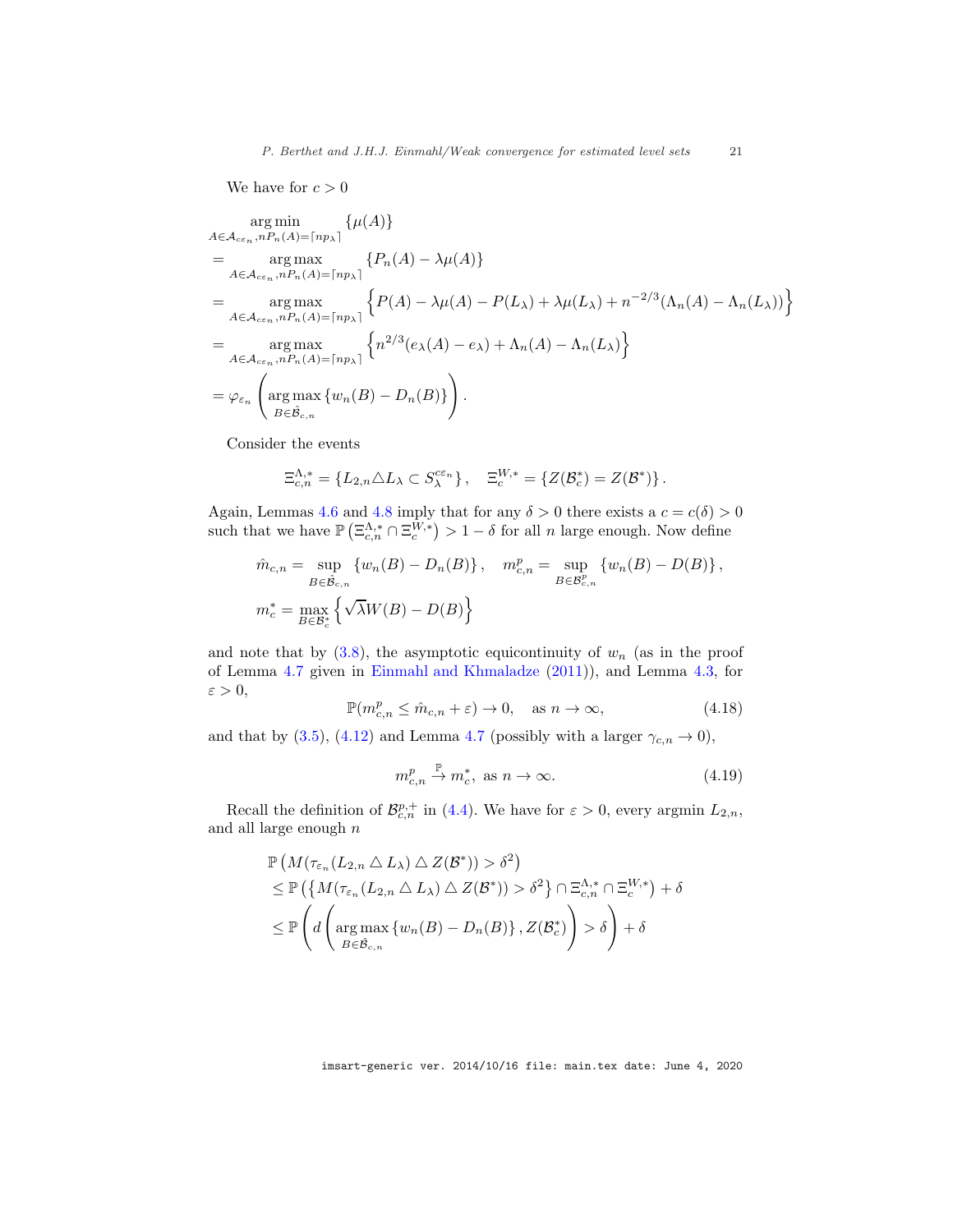*P. Berthet and J.H.J. Einmahl/Weak convergence for estimated level sets* 22

$$
\leq \mathbb{P}\left(\sup_{B\in \hat{\mathcal{B}}_{c,n}:d(B,Z(\mathcal{B}_c^*)>\delta}\{w_n(B)-D_n(B)\}\geq \hat{m}_{c,n}\right)+\delta
$$
  

$$
\leq \mathbb{P}\left(\sup_{B\in \hat{\mathcal{B}}_{c,n}:d(B,Z(\mathcal{B}_c^*))>\delta}\{w_n(B)-D(B)\}\geq \hat{m}_{c,n}-\varepsilon\right)+\delta
$$
  

$$
\leq \mathbb{P}\left(\sup_{B\in \mathcal{B}_{c,n}^{p,+}:d(B,Z(\mathcal{B}_c^*))>\delta}\{w_n(B)-D(B)\}\geq \hat{m}_{c,n}-\varepsilon\right)+2\delta
$$

which is by  $(4.18)$ 

$$
\leq \mathbb{P}\left(\sup_{B\in\mathcal{B}_{c,n}^{p,+}:d(B,Z(\mathcal{B}_c^*))>\delta}\{w_n(B)-D(B)\}\geq m_{c,n}^p-2\varepsilon\right)+3\delta
$$

which is by  $(4.19)$ 

$$
\leq \mathbb{P}\left(\sup_{B\in\mathcal{B}_{c,n}^{p,+}:d(B,Z(\mathcal{B}_{c}^{*}))>\delta}\{w_{n}(B)-D(B)\}\geq m_{c}^{*}-3\varepsilon\right)+4\delta
$$

which by  $(4.15)$ , Lemma [4.4,](#page-13-3) and  $(4.13)$ , is in turn

$$
\leq \mathbb{P}\left(\sup_{B\in\mathcal{B}_c^*: d(B,Z(\mathcal{B}_c^*))>\delta/2} \{w_n(B)-D(B)\}\geq m_c^*-4\varepsilon\right)+5\delta
$$

and this is by [\(4.16\)](#page-16-2) and then by again Lemma 2.6 in [Kim and Pollard](#page-22-12) [\(1990](#page-22-12))

$$
\leq \mathbb{P}\left(\max_{B\in\mathcal{B}_c^*:d(B,Z(\mathcal{B}_c^*))>\delta/2}\left\{\sqrt{\lambda}W(B)-D(B)\right\}\geq m_c^*-5\varepsilon\right)+6\delta\leq 7\delta,
$$

provided  $\varepsilon$  is chosen small enough. The last two paragraphs of the proof of Theorem [3.1](#page-7-2) now yield the stated results.

#### <span id="page-21-0"></span>References

- <span id="page-21-5"></span>BERTHET, P. and EL-NOUTY, C. (2006). Almost sure asymptotic behaviour of the shorth estimators. *Math. Methods Statist.* 14 379–403.
- <span id="page-21-1"></span>Cadre, B. (2006). Kernel estimation of density level sets. *J. Multivariate Anal.* 97 999–1023.
- <span id="page-21-2"></span>CAI, J.-J., EINMAHL, J. H. J. and DE HAAN, L. (2011). Estimation of extreme risk regions under multivariate regular variation. *Ann. Statist.* 39 1803–1826.
- <span id="page-21-3"></span>Chen, Y.-C., Genovese, C. R. and Wasserman, L. (2017). Density level sets: asymptotics, inference, and visualization. *J. Amer. Statist. Assoc.* 112 1684–1696.
- <span id="page-21-4"></span>CLÉMENÇON, S., GOIX, N. and SABOURIN, A. (2015). On anomaly ranking and excess-mass curves. In *Proceedings of the AISTATS 2015* 287–295. San Diego.